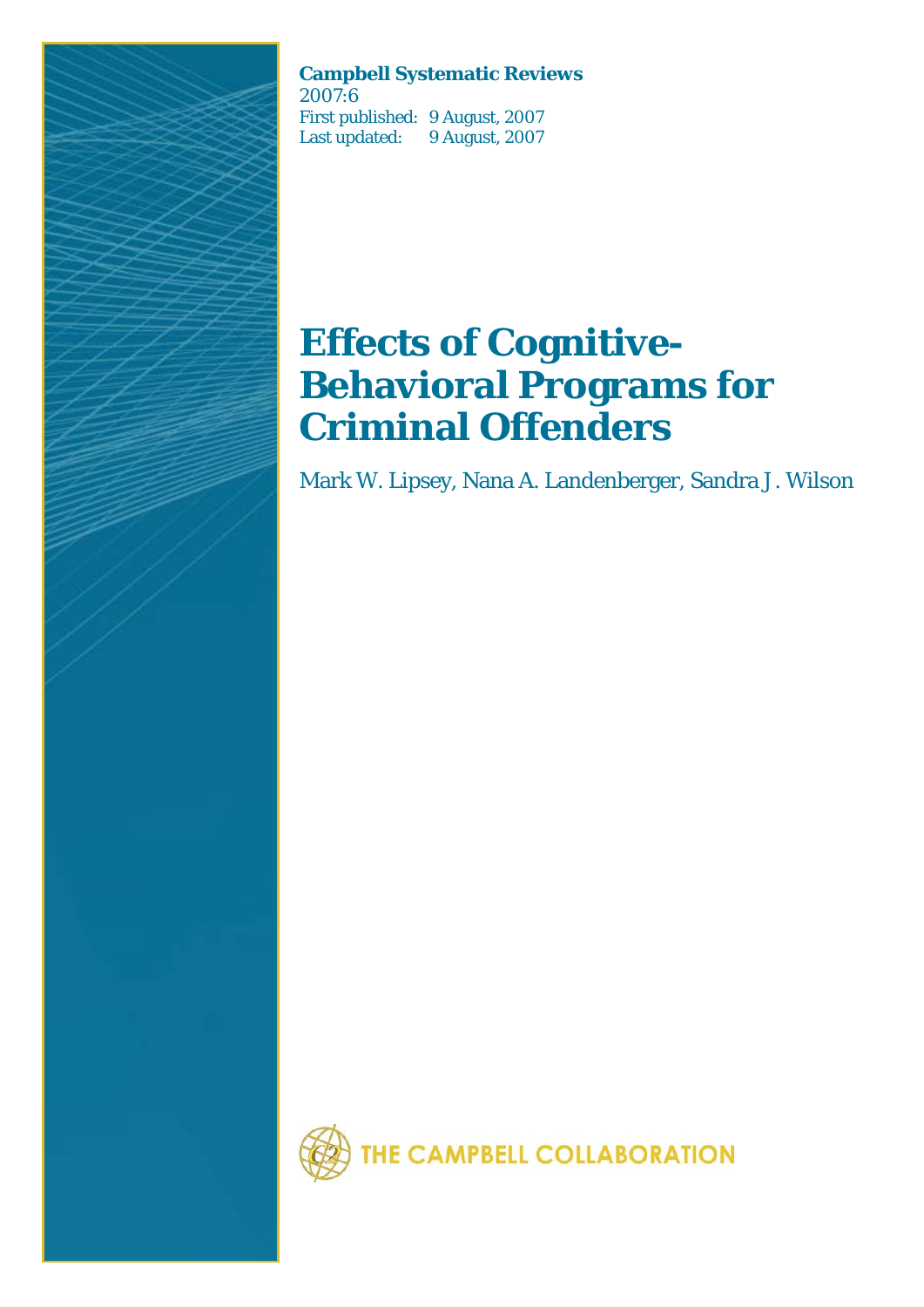# **Colophon**

| Title                                     | Effects of cognitive-behavioral programs for criminal offenders                                                                                                                                                                                                         |  |  |  |  |  |  |
|-------------------------------------------|-------------------------------------------------------------------------------------------------------------------------------------------------------------------------------------------------------------------------------------------------------------------------|--|--|--|--|--|--|
| <b>Institution</b>                        | The Campbell Collaboration                                                                                                                                                                                                                                              |  |  |  |  |  |  |
| <b>Authors</b>                            | Lipsey, Mark W.                                                                                                                                                                                                                                                         |  |  |  |  |  |  |
|                                           | Landenberger, Nana A.                                                                                                                                                                                                                                                   |  |  |  |  |  |  |
|                                           | Wilson, Sandra J.                                                                                                                                                                                                                                                       |  |  |  |  |  |  |
| <b>DOI</b>                                | 10.4073/csr.2007.6                                                                                                                                                                                                                                                      |  |  |  |  |  |  |
| No. of pages                              | 27                                                                                                                                                                                                                                                                      |  |  |  |  |  |  |
| <b>Last updated</b>                       | 9 August, 2007                                                                                                                                                                                                                                                          |  |  |  |  |  |  |
| <b>Citation</b>                           | Lipsey MW, Landenberger NA, Wilson SJ. Effects of cognitive-behavioral<br>programs for criminal offenders.<br><b>Campbell Systematic Reviews 2007:6</b><br>DOI: 10.4073/csr.2007.6                                                                                      |  |  |  |  |  |  |
| Copyright                                 | © Lipsey et al.<br>This is an open-access article distributed under the terms of the Creative<br>Commons Attribution License, which permits unrestricted use, distribution,<br>and reproduction in any medium, provided the original author and source are<br>credited. |  |  |  |  |  |  |
| <b>Keywords</b>                           |                                                                                                                                                                                                                                                                         |  |  |  |  |  |  |
| <b>Contributions</b>                      | None stated.                                                                                                                                                                                                                                                            |  |  |  |  |  |  |
| <b>Support/Funding</b>                    | None stated.                                                                                                                                                                                                                                                            |  |  |  |  |  |  |
| <b>Potential Conflicts</b><br>of Interest | None.                                                                                                                                                                                                                                                                   |  |  |  |  |  |  |
| Corresponding<br>author                   | Mark Lipsey, PhD                                                                                                                                                                                                                                                        |  |  |  |  |  |  |
|                                           | <b>Center for Evaluation Research and Methodology</b><br>Vanderbilt Institute for Public Policy Studies                                                                                                                                                                 |  |  |  |  |  |  |
|                                           | 1207 18th Ave. South                                                                                                                                                                                                                                                    |  |  |  |  |  |  |
|                                           | Nashville, TN 37212                                                                                                                                                                                                                                                     |  |  |  |  |  |  |
|                                           | <b>USA</b>                                                                                                                                                                                                                                                              |  |  |  |  |  |  |
|                                           | Telephone: +1 615 343 2696                                                                                                                                                                                                                                              |  |  |  |  |  |  |
|                                           | E-mail: mark.lipsey@vanderbilt.edu                                                                                                                                                                                                                                      |  |  |  |  |  |  |
|                                           |                                                                                                                                                                                                                                                                         |  |  |  |  |  |  |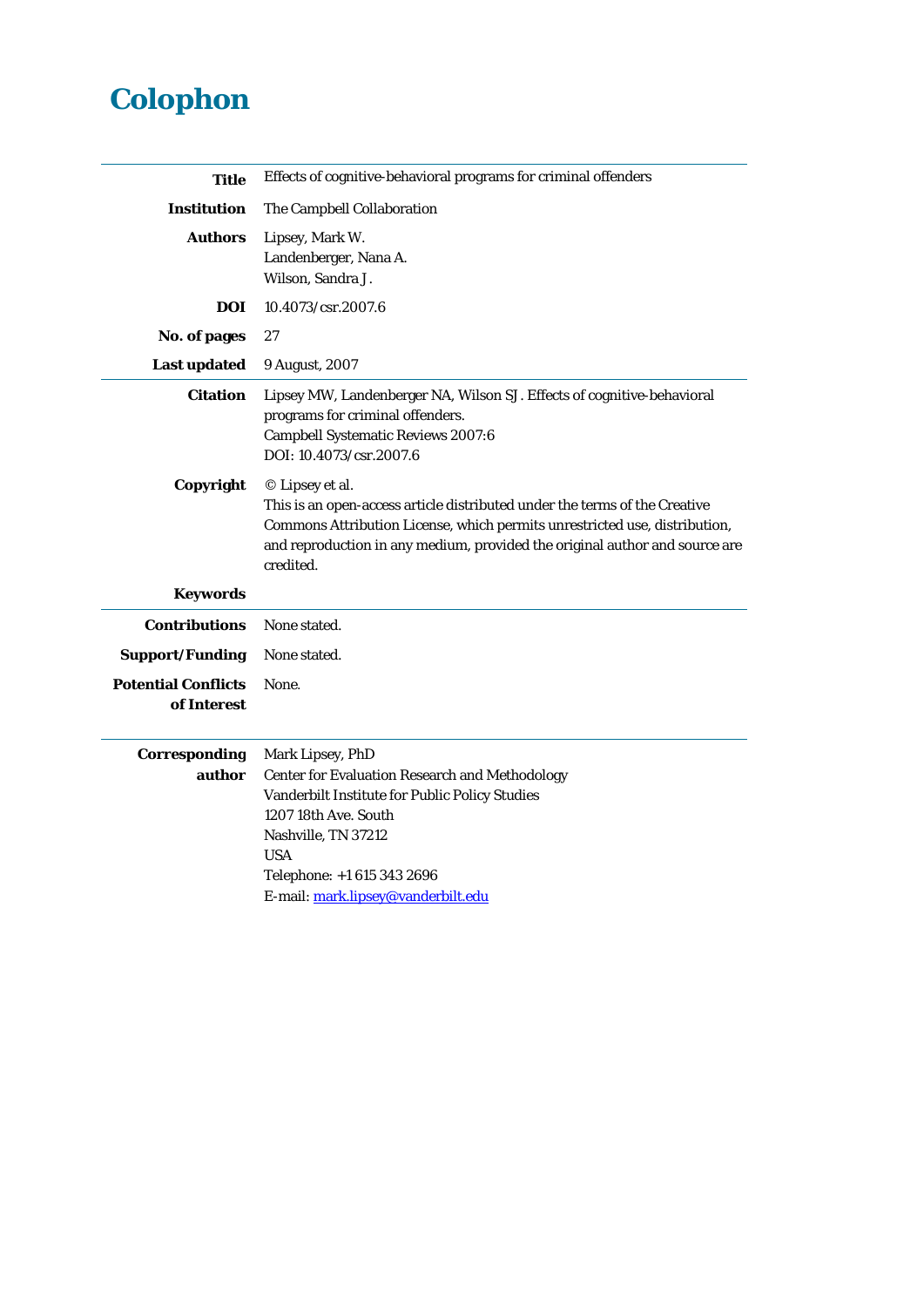# **Campbell Systematic Reviews**

| <b>Editors-in-Chief</b>  | Mark W. Lipsey, Vanderbilt University, USA<br>Arild Bjørndal, Norwegian Knowledge Centre for the Health Services &<br>University of Oslo, Norway                                                                                                                                                                                                                                                              |  |  |  |
|--------------------------|---------------------------------------------------------------------------------------------------------------------------------------------------------------------------------------------------------------------------------------------------------------------------------------------------------------------------------------------------------------------------------------------------------------|--|--|--|
| <b>Editors</b>           |                                                                                                                                                                                                                                                                                                                                                                                                               |  |  |  |
| <b>Crime and Justice</b> | David B. Wilson, George Mason University, USA                                                                                                                                                                                                                                                                                                                                                                 |  |  |  |
| Education                | Chad Nye, University of Central Florida, USA<br>Ralf Schlosser, Northeastern University, USA                                                                                                                                                                                                                                                                                                                  |  |  |  |
| <b>Social Welfare</b>    | Julia Littell, Bryn Mawr College, USA<br>Geraldine Macdonald, Queen's University, UK & Cochrane Developmental,<br><b>Psychosocial and Learning Problems Group</b>                                                                                                                                                                                                                                             |  |  |  |
| <b>Managing Editor</b>   | Karianne Thune Hammerstrøm, The Campbell Collaboration                                                                                                                                                                                                                                                                                                                                                        |  |  |  |
| <b>Editorial Board</b>   |                                                                                                                                                                                                                                                                                                                                                                                                               |  |  |  |
| <b>Crime and Justice</b> | David Weisburd, Hebrew University, Israel & George Mason University, USA<br>Peter Grabosky, Australian National University, Australia                                                                                                                                                                                                                                                                         |  |  |  |
| Education                | Carole Torgerson, University of York, UK                                                                                                                                                                                                                                                                                                                                                                      |  |  |  |
| Social Welfare           | Aron Shlonsky, University of Toronto, Canada                                                                                                                                                                                                                                                                                                                                                                  |  |  |  |
| <b>Methods</b>           | Therese Pigott, Loyola University, USA<br>Peter Tugwell, University of Ottawa, Canada                                                                                                                                                                                                                                                                                                                         |  |  |  |
|                          | The Campbell Collaboration (C2) was founded on the principle that<br>systematic reviews on the effects of interventions will inform and help<br>improve policy and services. C2 offers editorial and methodological support to<br>review authors throughout the process of producing a systematic review. A<br>number of C2's editors, librarians, methodologists and external peer-<br>reviewers contribute. |  |  |  |
|                          | The Campbell Collaboration<br>P.O. Box 7004 St. Olavs plass<br>0130 Oslo, Norway<br>www.campbellcollaboration.org                                                                                                                                                                                                                                                                                             |  |  |  |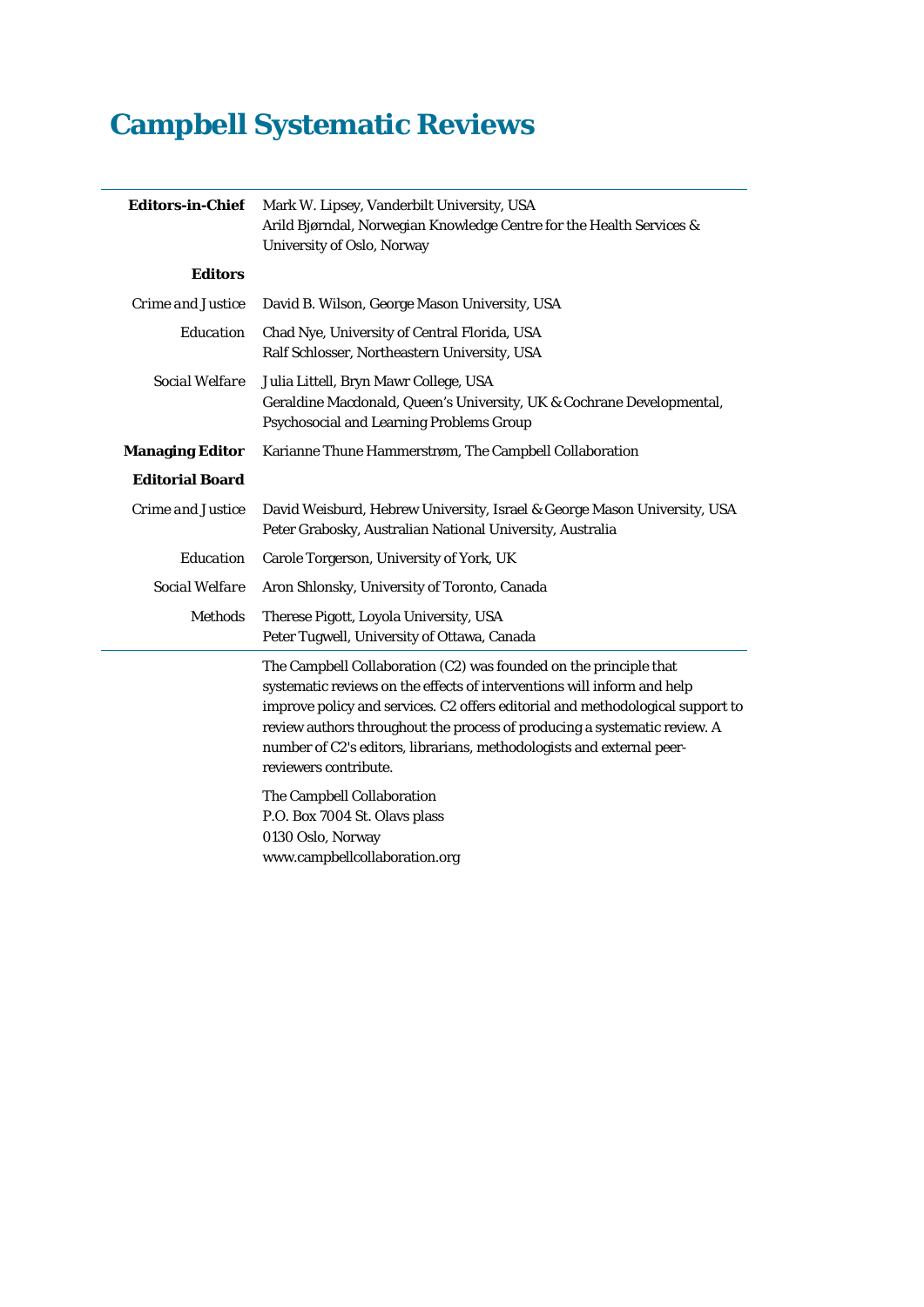# **Effects of Cognitive-Behavioral Programs for Criminal Offenders**

August, 2007 \_\_\_\_\_\_\_\_\_\_

#### **Reviewers**

Mark W. Lipsey, Nana A. Landenberger, & Sandra J. Wilson

Center for Evaluation Research and Methodology Vanderbilt Institute for Public Policy Studies 1207 18<sup>th</sup> Ave. South Nashville, TN 37212 USA Tel: 615-343-2696 Fax: 615-322-8081 Email: mark.lipsey@vanderbilt.edu

This work is a Campbell Collaboration systematic review. The preparation of this review was aided by the availability of data and resources from overlapping meta-analysis projects that have been funded by the National Institute of Mental Health (NIMH), the Office of Juvenile Justice and Delinquency Prevention (OJJDP), and the Russell Sage Foundation.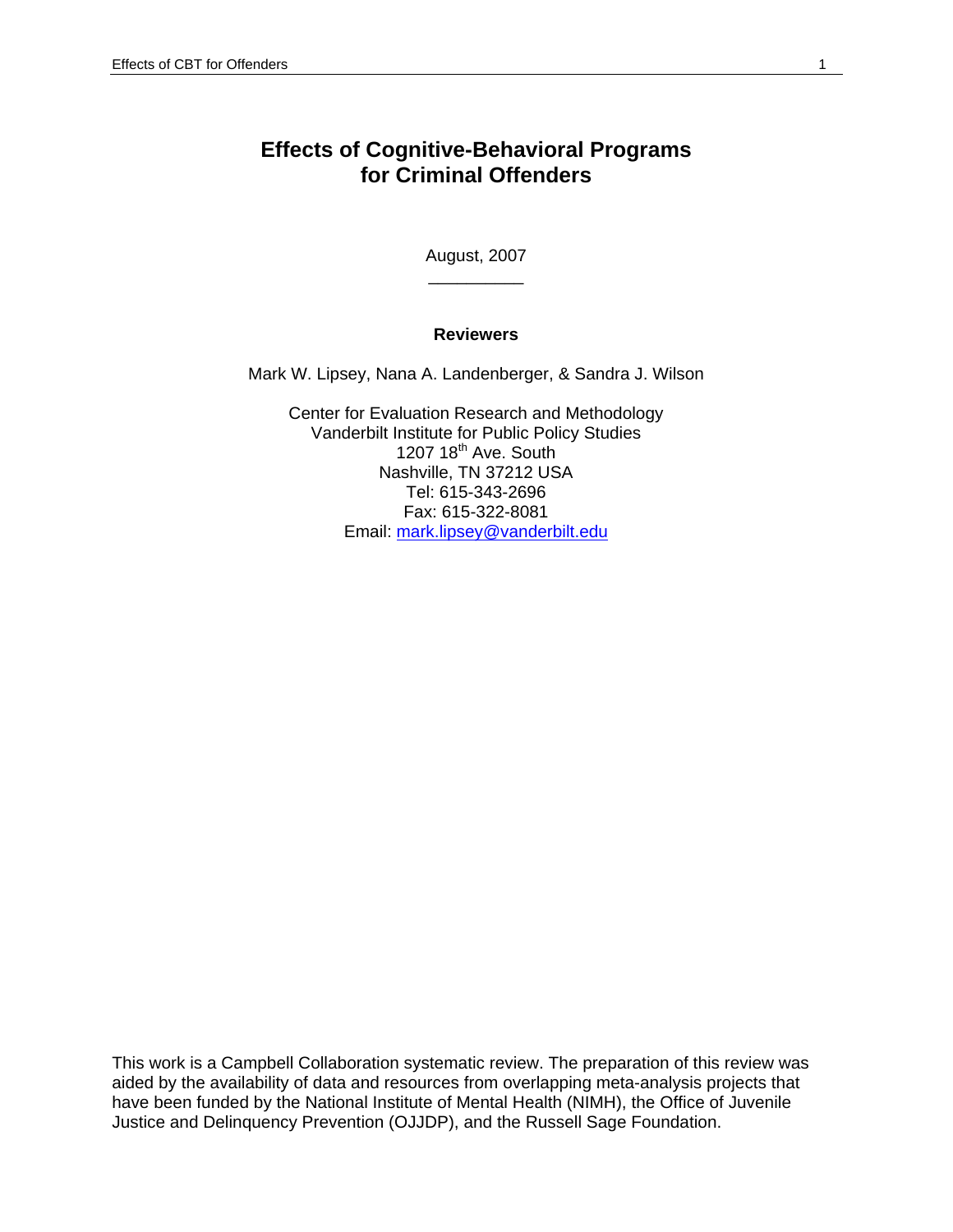# **Contents**

| Effect Size Variation Associated with Treatment and its Recipients 14 |  |
|-----------------------------------------------------------------------|--|
|                                                                       |  |
|                                                                       |  |
|                                                                       |  |
|                                                                       |  |
|                                                                       |  |
|                                                                       |  |
|                                                                       |  |
|                                                                       |  |
|                                                                       |  |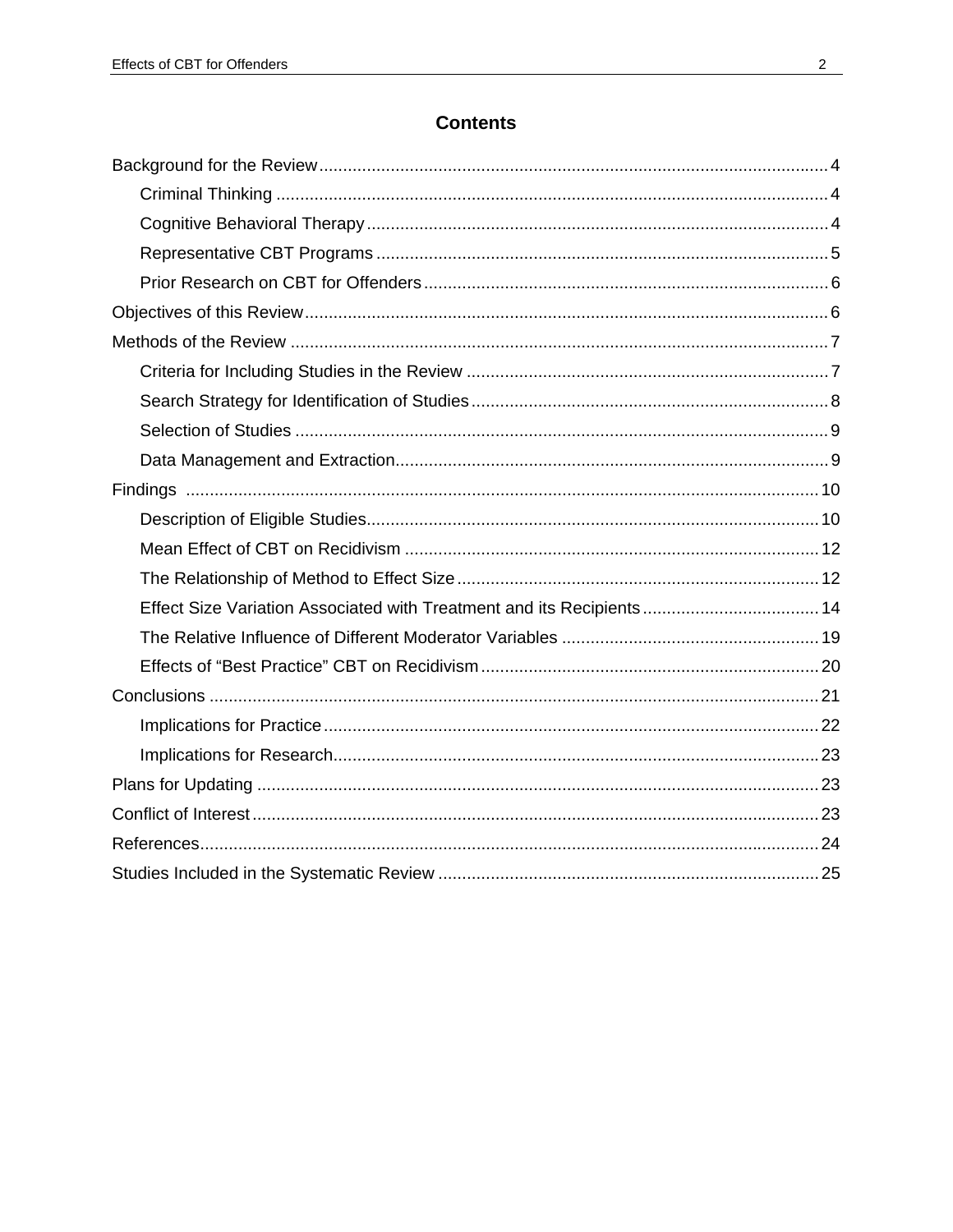# **List of Tables**

| Table 2: Correlations between Study Method Characteristics and Recidivism Effect Sizes 14  |  |
|--------------------------------------------------------------------------------------------|--|
| Table 3: Relationships of Participant and Intervention Characteristics to Effect Size with |  |
| Table 4: Correlations Between Potential Moderator Variables Related to the Quality of CBT  |  |
| Table 5: Regression Model for Effect Size Moderators Using Specific Type of                |  |
| Table 6: Regression Model for Effect Size Moderators Using CBT Treatment Elements 21       |  |

# **List of Figures**

|--|--|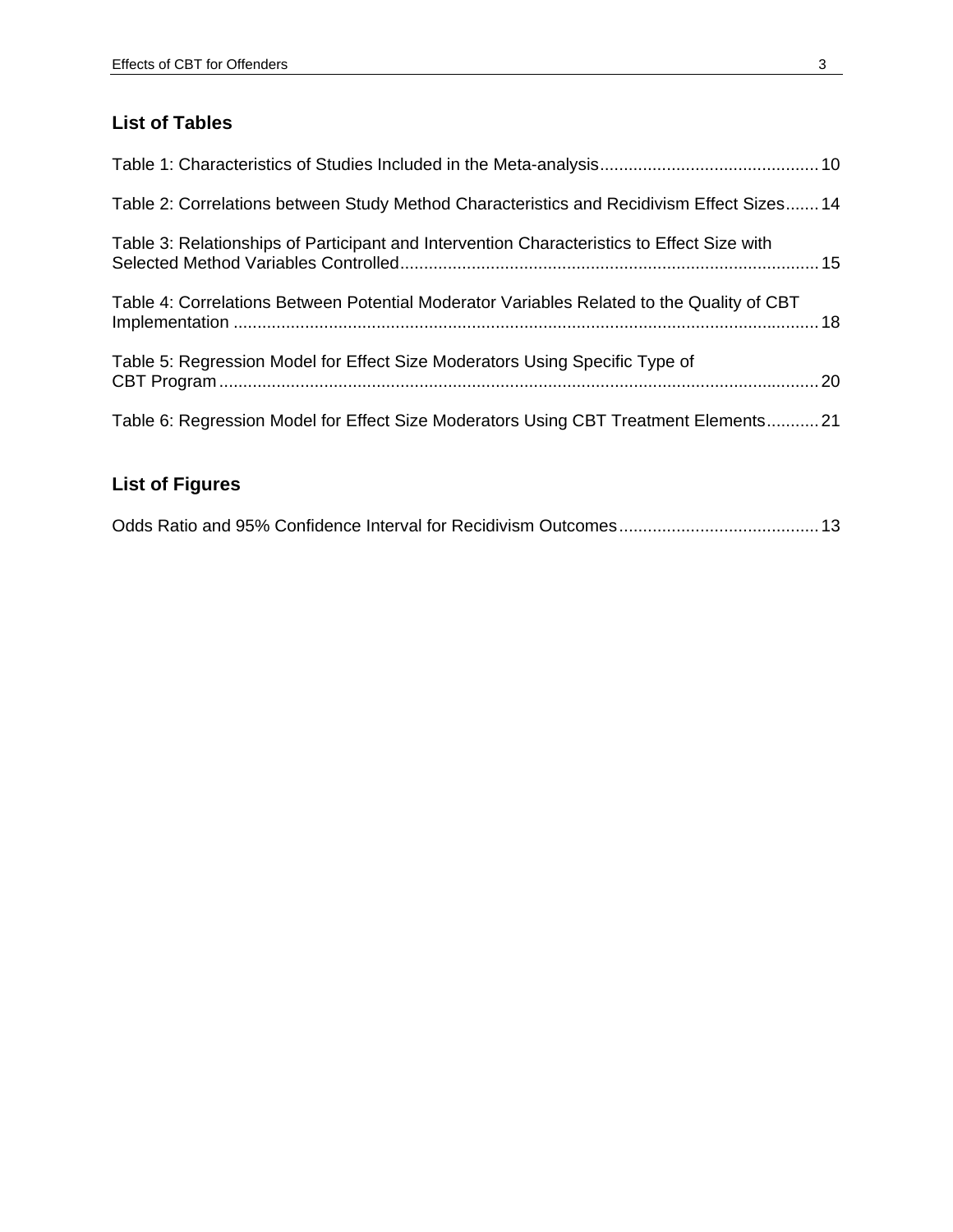#### **Background for the Review**

Cognitive-behavioral therapy (CBT) is among the more promising rehabilitative treatments for criminal offenders. Reviews of the comparative effectiveness of different treatment approaches have generally ranked it in the top tier with regard to effects on recidivism (e.g., Andrews et al., 1990; Lipsey & Wilson, 1998). It has a well-developed theoretical basis that explicitly targets "criminal thinking" as a contributing factor to deviant behavior (Beck, 1999; Walters, 1990; Yochelson & Samenow, 1976). And, it can be adapted to a range of juvenile and adult offenders, delivered in institutional or community settings by mental health specialists or paraprofessionals, and administered as part of a multifaceted program or as a stand-alone intervention. Meta-analysis has consistently indicated that CBT, on average, has significant positive effects on recidivism. However, there is also significant variation across studies in the size of those treatment effects. Identification of the moderator variables that describe the study characteristics associated with larger and smaller effects can further develop our understanding of the effectiveness of CBT with offenders. Of particular importance is the role such moderator analysis can play in ascertaining which variants of CBT are most effective. The objective of this systematic review is to examine the relationships of selected moderator variables to the effects of CBT on the recidivism of general offender populations.

#### *Criminal Thinking*

One of the most notable characteristics of criminal offenders is distorted cognition-- selfjustificatory thinking, misinterpretation of social cues, displacement of blame, deficient moral reasoning, schemas of dominance and entitlement, and the like (Beck, 1999; Dodge, 1993; Walters & White, 1989; Yochelson & Samenow, 1976). Offenders with such distorted thinking may misperceive benign situations as threats (e.g., be predisposed to perceive harmless remarks as disrespectful or deliberately provocative), demand instant gratification, and confuse wants with needs.

Criminal thinking is often tied to a "victim stance" with offenders viewing themselves as unfairly blamed, if not hated, and cast out from society ("everyone is against me," or "society doesn't give me a chance") while failing to see how their antisocial behavior may have contributed to their problems. These thinking patterns may also be supported by offenders' entrenchment in an antisocial subculture (e.g., street or prison codes) where otherwise dysfunctional assumptions about how one should behave may in fact be adaptive (e.g., "you have to punish people for messing with you or they won't respect you").

#### *Cognitive-Behavioral Therapy*

Cognitive-behavior therapy is based on the assumption that cognitive deficits and distortions characteristic of offenders are learned rather than inherent. Programs for offenders, therefore, emphasize individual accountability and attempt to teach offenders to understand the thinking processes and choices that immediately preceded their criminal behavior. Learning to selfmonitor thinking is typically the first step, after which the therapeutic techniques seek to help offenders identify and correct biased, risky, or deficient thinking patterns. All cognitivebehavioral interventions, therefore, employ a set of structured techniques aimed at building cognitive skills in areas where offenders show deficits and restructuring cognition in areas where offenders' thinking is biased or distorted. These techniques typically involve cognitive skills training, anger management, and various supplementary components related to social skills, moral development, and relapse prevention.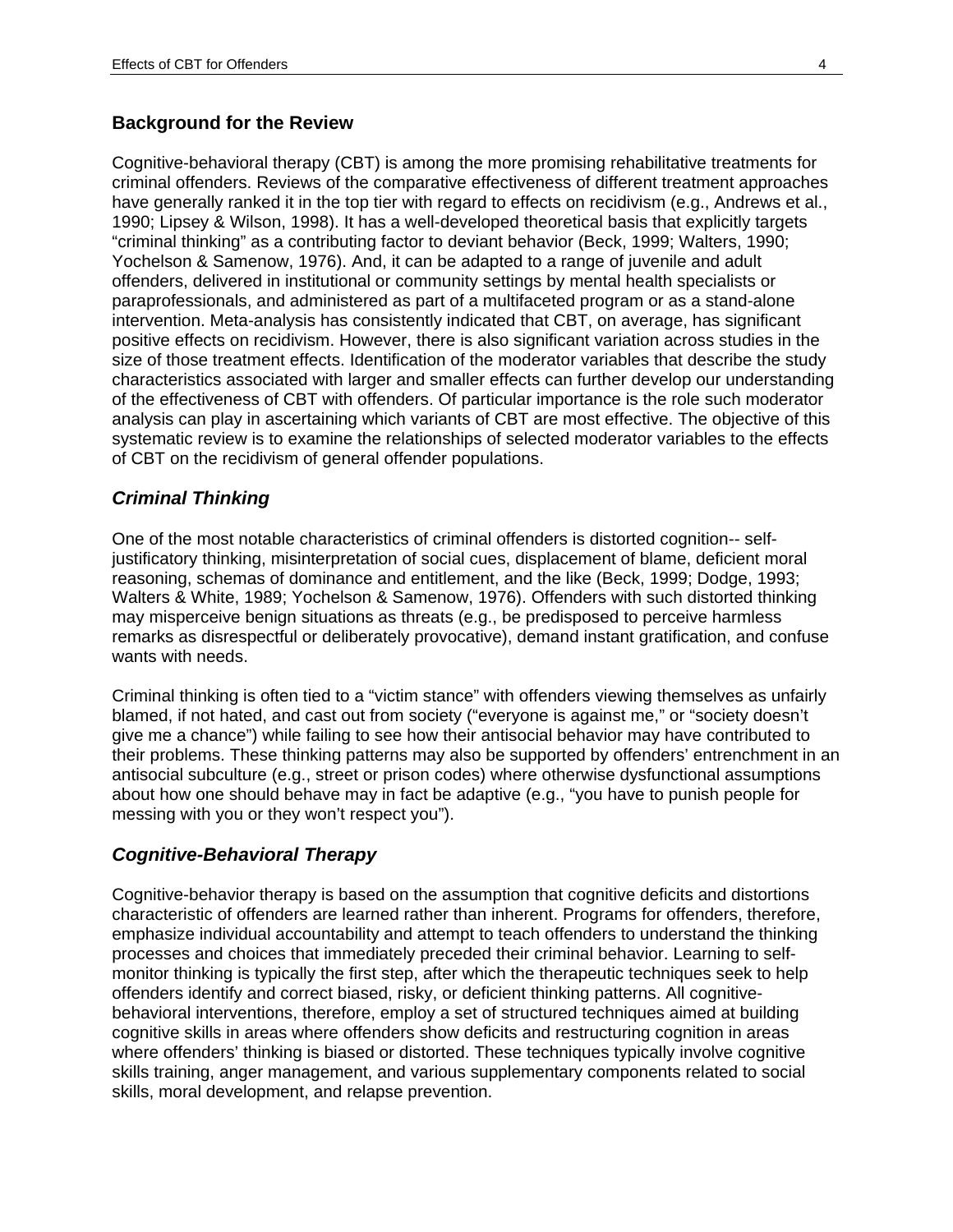Cognitive skills training. Cognitive skills training aims to teach such thinking skills as interpersonal problem-solving (with information gathering, developing alternative solutions, and evaluating outcomes as crucial steps), abstract thinking, critical reasoning, causal thinking, goal setting, long-term planning, and perspective taking. Often role-play or practice in real situations is used to help consolidate new ways of coping with situations that tend to prompt maladaptive habits and aggressive or criminal behavior.

Anger management. Anger management training typically focuses on teaching offenders to monitor their patterns of automatic thoughts to situations in which they tend to react with anger or violence. Various strategies are then rehearsed for assessing the validity of those "hot" or "trigger" thoughts. Learning to substitute accurate interpretations for biased ones and to consider non-hostile explanations of others' behavior are the key parts of most anger management programs.

Supplementary components. CBT programs differ in their emphasis. Some are geared mainly toward anger control and building conflict resolution skills. Others center on assuming personal responsibility for crimes (e.g., challenging offenders' tendency to justify their behavior by blaming the victim), and on developing victim empathy (e.g., by correcting their minimization of the harm they caused). Along with these primary emphases, CBT programs often add selected supplementary components such as social skills training, moral reasoning exercises, or relapse prevention planning. Relapse prevention is increasingly popular and is aimed at developing cognitive risk-management strategies along with a set of behavioral contracts for avoiding or deescalating the precursors to offending behavior (e.g., high-risk situations, places, associates, or maladaptive coping responses).

#### *Representative CBT Programs*

Prototypical examples of CBT programs for offenders include the following:

- The Reasoning and Rehabilitation program (Ross & Fabiano, 1985) is organized around exercises (e.g., Critical Thinking, Social Perspective-Taking) that focus on "modifying the impulsive, egocentric, illogical and rigid thinking of the offenders and teaching them to stop and think before acting, to consider the consequences of their behavior, to conceptualize alternative ways of responding to interpersonal problems and to consider the impact of their behavior on other people, particularly their victims" (Ross et al., 1988: 31).
- Moral Reconation Therapy (Little & Robinson, 1986) is based on Kohlberg's stages of moral development and uses a series of group and workbook exercises designed to raise the moral reasoning level of offenders stepwise through 16 graded moral and cognitive stages.
- Aggression Replacement Training (Goldstein & Glick, 1987; 1994) is comprised of three components–Skillstreaming, Anger Control Training, and Moral Education. Skillstreaming teaches prosocial behaviors through modeling and role-playing. Anger Control Training instructs offenders in self-control by having them record anger-arousing experiences, identify "trigger" thoughts, and apply anger control techniques. Moral Education exposes offenders to moral dilemmas in a discussion format aimed at advancing the level of moral reasoning.
- Thinking for a Change (Bush et al., 1997) consists of 22 sessions of group exercises and homework organized around: (a) understanding that thinking controls behavior; (b) understanding and responding to feelings of self and others; and (c) problem-solving skills.
- Cognitive Interventions Program (National Institute of Corrections, 1996) is a 15 lesson cognitive restructuring curriculum that guides offenders to see their behaviors as the direct result of choices they make. The program leads participants to recognize how distortions and errors in thinking (e.g., victim stance, super-optimism, failure to consider injury to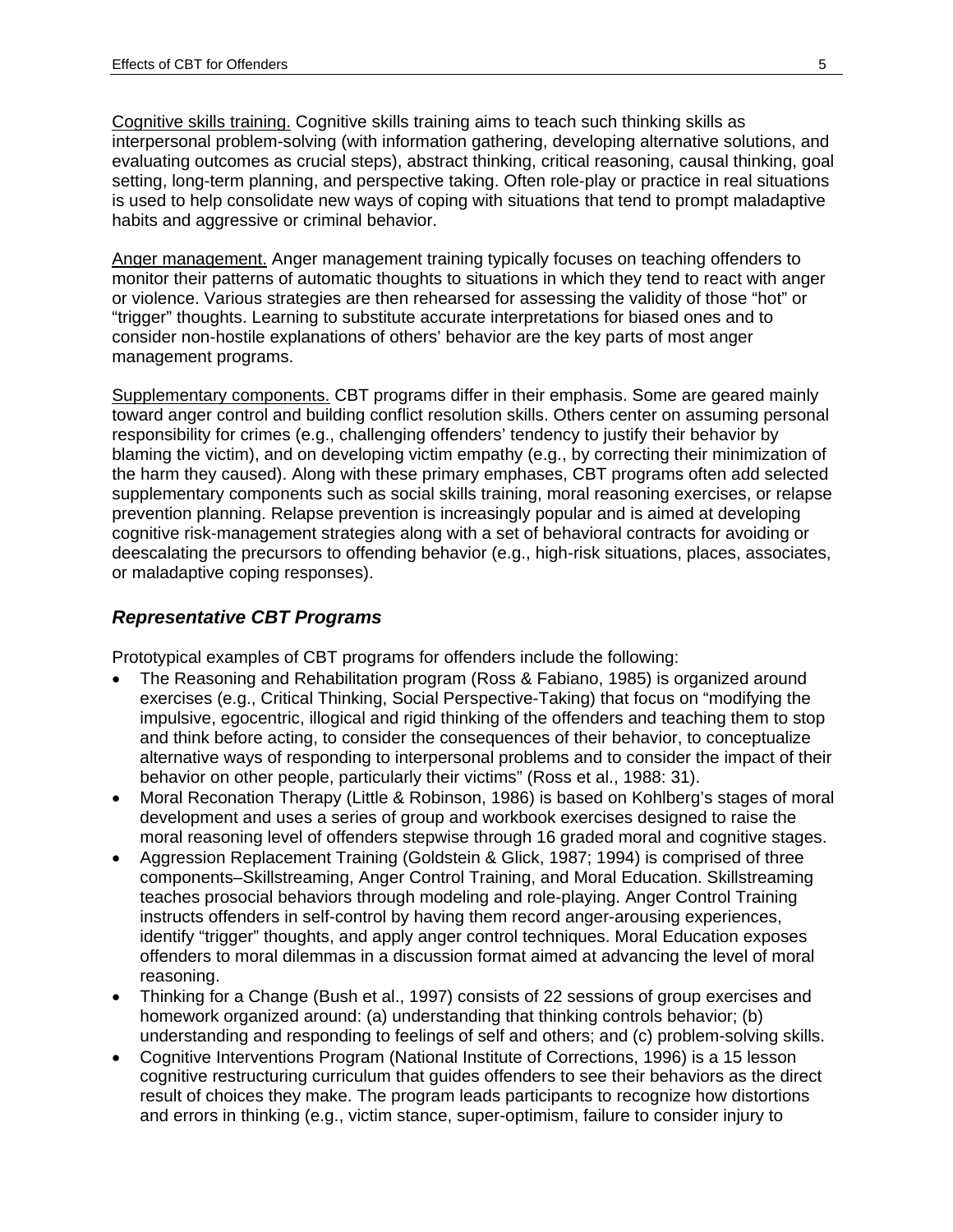others) and antisocial attitudes influence these choices. Alternative thinking styles are introduced and practiced to create more options from which to choose.

• Relapse prevention approaches to substance abuse (Marlatt & Gordon, 1985) have been adapted for treating aggression and violence (e.g., Cullen & Freeman-Longo, 2001). These programs incorporate cognitive skills and cognitive restructuring elements into a curriculum that builds behavioral strategies to cope with high-risk situations and halt the relapse cycle before lapses turn into a full relapse.

#### *Prior Research on CBT for Offenders*

Several well conducted meta-analyses have identified cognitive-behavioral therapy (CBT) as a particularly effective intervention for reducing the recidivism of juvenile and adult offenders. Pearson, Lipton, Cleland, and Yee (2002), for instance, conducted a meta-analysis of 69 research studies covering both behavioral (e.g., contingency contracting, token economy) and cognitive-behavioral programs. They found that the cognitive-behavioral programs were more effective in reducing recidivism than the behavioral ones, with a mean recidivism reduction for treated groups of about 30%. Similarly, a meta-analysis by Wilson, Bouffard, and MacKenzie (2005) examined 20 studies of group-oriented cognitive behavioral programs for offenders and found that CBT was very effective for reducing their criminal behavior. In their analysis, representative CBT programs showed recidivism reductions of 20-30% compared to control groups.

Although these meta-analyses provide strong indications of the effectiveness of cognitivebehavioral treatment for offenders, they encompassed considerable diversity within the range of offender types, outcome variables, quality of study design, and (especially in Pearson et al., 2002) variations in what was counted as a cognitive-behavioral treatment. A more circumscribed meta-analysis conducted by Lipsey, Chapman, and Landenberger (2001) examined 14 experimental and quasi-experimental studies that emphasized cognitive change as the defining condition of CBT, considered only effects for general offender samples, and focused on reoffense recidivism as the treatment outcome. The results showed that the odds of recidivating for offenders receiving CBT were only about 55% of that for offenders in control groups. Landenberger and Lipsey (2005; Lipsey & Landenberger, 2006) then focused further on an updated and overlapping set of studies and again found that the mean recidivism for the treatment groups was significantly lower than that of the control groups.

These prior meta-analytic reviews clearly identify positive effects of CBT on the recidivism of offenders although, in some cases, they define CBT rather broadly and include variants targeted on different types of offenders. These meta-analyses also provide comparisons between the effects of studies with higher and lower ratings of global methodological quality and make some limited comparisons between different CBT interventions (e.g., different named programs). However, they provide little detailed analysis of the many factors that might differentiate studies showing larger effects from those showing smaller ones.

#### **Objectives of this Review**

Meta-analysis has consistently indicated that CBT, on average, has significant positive effects on recidivism. However, there is also significant variation across studies in the effect sizes that contribute to those mean effect size values. The purpose of this systematic review is to focus on a clearly specified domain of CBT treatment with offenders and, within that domain, examine the role of various moderator variables in the variation in treatment effects. For this purpose, the relevant interventions are restricted to those that apply treatment strategies explicitly directed toward cognitive change and take an unambiguously cognitive-behavioral approach to bringing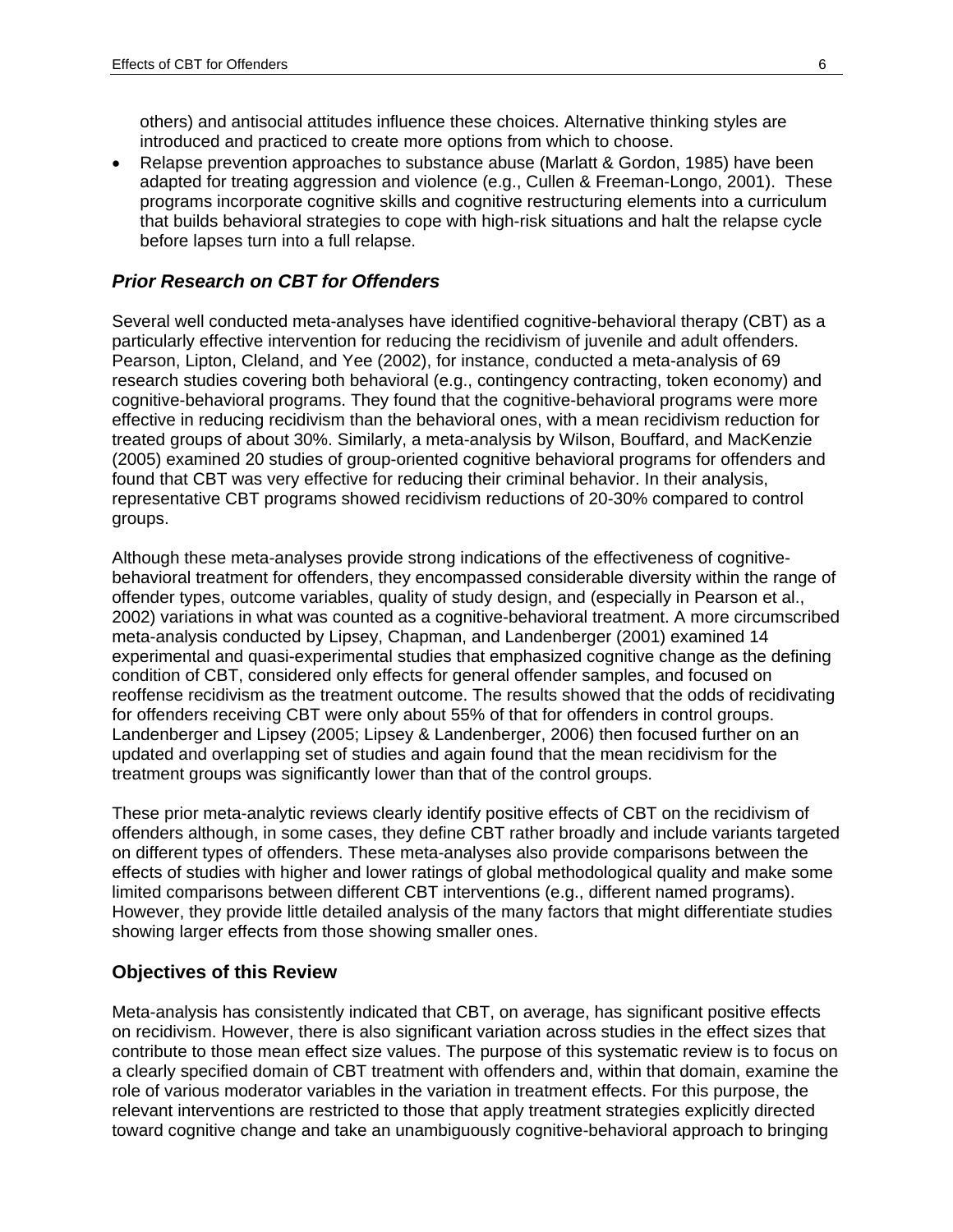about that change. In addition, only the effects on general offender samples are considered. CBT interventions for specialized offender groups (e.g., sex offenders, batterers, and substance abusers) typically involve distinctive features tailored to those offenders and both the effects of these interventions and the moderators of those effects may also be distinctive. The main issues for this review, therefore, are the effects of primary, explicit CBT on the recidivism of general offenders and the moderators of those effects. Within this domain there are numerous variants of CBT, including the different named CBT programs listed above and different optional supplementary components. Whether these variants have differential effects on recidivism is of particular interest.

#### **Methods of the Review**

#### *Criteria for Including Studies in the Review*

In order to have a sufficient number of studies to permit examination of between-study differences, an especially thorough search was made of the available research. To assist in expanding the number of studies, quasi-experimental studies were included as well as randomized field experiments. Studies were assessed and selected for this meta-analysis if they met the following criteria:

Intervention. The treatment under investigation was a variant of cognitive-behavioral therapy representing or substantially similar to such recognized "brand name" CBT programs as Reasoning and Rehabilitation (Ross & Fabiano, 1985), Moral Reconation Therapy (Little & Robinson, 1986), Aggression Replacement Training (Goldstein & Glick, 1987), the Thinking for a Change curriculum (Bush, Glick & Taymans, 1997), and the Cognitive Interventions Program (NIC, 1996). In particular, it was directed toward changing distorted or dysfunctional cognitions (cognitive restructuring) or teaching new cognitive skills and involved therapeutic techniques typically associated with CBT, e.g., structured learning experiences designed to affect such cognitive processes as interpreting social cues, monitoring one's own thought processes, identifying and compensating for distortions and errors in thinking, reasoning about right and wrong behavior, generating alternative solutions, and making decisions about appropriate behavior. If CBT was offered in the context of a multimodal program that simultaneously provided other services, the CBT must have been provided to all participants and constitute a major component of the program.

Participants. The recipients of the intervention were criminal offenders, either juveniles or adults, treated while on probation, incarcerated/institutionalized, or during aftercare/parole. Offenders were drawn from a general offender population; offender samples that were selected for, or restricted to, persons committing specific types of offenses (e.g., sex offenses, DUI, drug offenses, status offenses) were not included.

Outcome measures. The study reported criminal offending subsequent to treatment as an outcome variable. Outcome results were presented in a quantitative form that permitted computation or reasonable estimation of an effect size statistic representing the difference in recidivism rates between treated and untreated offenders.

Research methods. The study used a randomized or quasi-experimental design that compared a CBT treatment condition with a control condition that did not include CBT treatment. Quasiexperimental designs were eligible only if subjects in the treatment and control conditions were matched, statistically controlled, or compared on one or more of the following pretreatment riskrelated variables: prior offense history, recidivism risk, gender, race, or age. Group equivalence was coded for any of these variables that were reported and that information was used to create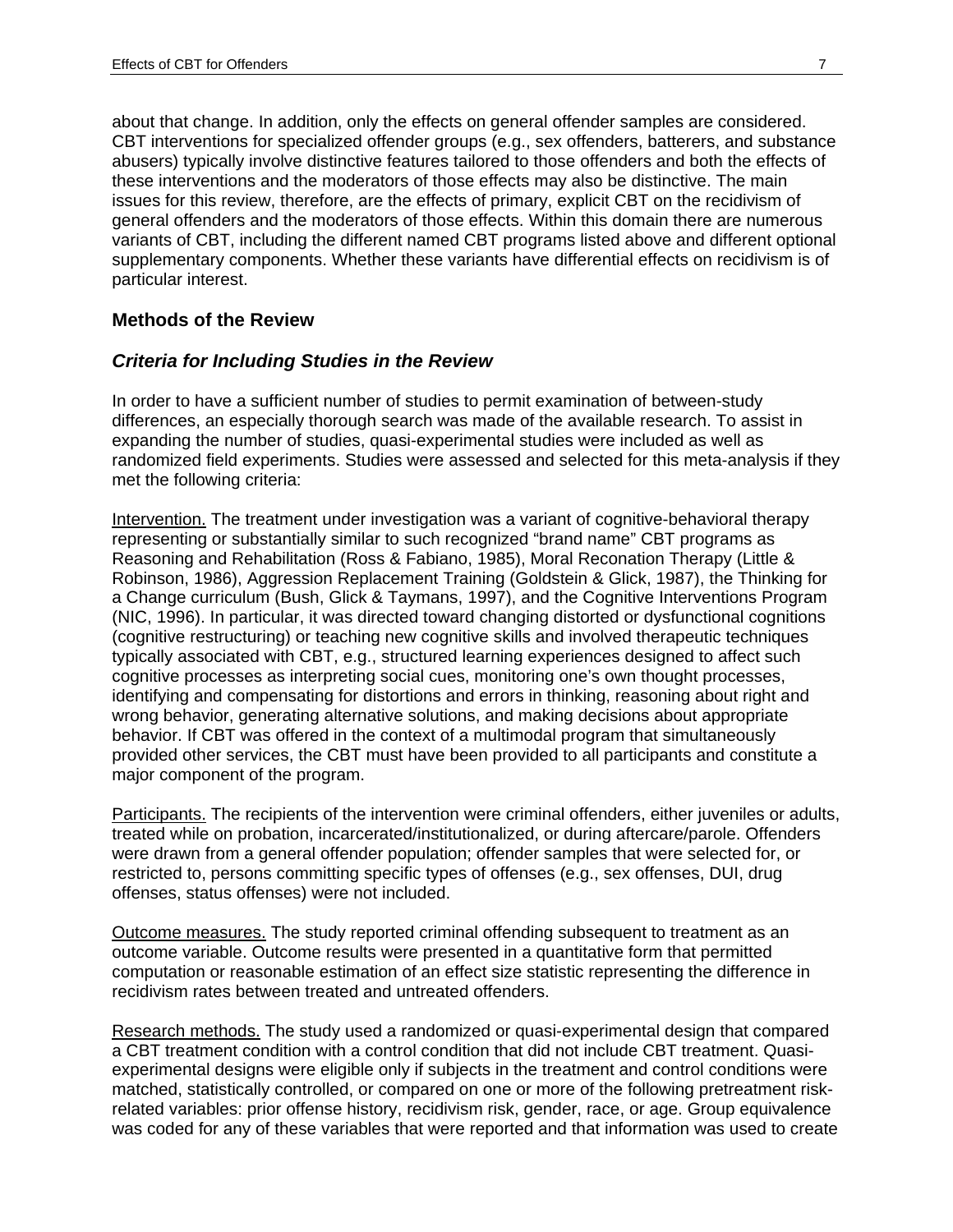a moderator variable ("design problem") that was examined in the meta-analysis. To eliminate explicit self-selection as a biasing factor in group assignment, studies were not included if the control groups were created with individuals who began CBT but dropped out prior to completing treatment or who were offered CBT and refused. Control groups could represent placebo, wait-list, no treatment, or "treatment as usual" conditions, with the latter restricted to cases of clearly routine probation, institutional, or aftercare/parole practices.

Source. Both published and unpublished studies were eligible for inclusion, conducted in any country, and reported in any language.

#### *Search Strategy for Identification of Studies*

An initial set of eligible studies came from those assembled and analyzed for the Lipsey, Chapman, and Landenberger (2001) and Lipsey and Landenberger (2006) meta-analyses. This number was expanded through a comprehensive search using the following procedures.

Meta-analysis databases. The first author (Lipsey) has constructed a meta-analysis database of coded studies for interventions with juvenile offenders based on a comprehensive search for studies reported in 2002 or earlier. All the studies in that database were reviewed for eligibility. In addition, the studies in a second database of interventions with adult offenders that is nearing completion were reviewed for eligibility.

Database searches. Computerized bibliography searches were conducted for studies reported from 1965 through 2005. To the best of our knowledge, the first systematic applications of CBT to offenders were developed and published in the mid-1970s (e.g., Yochelson & Samenow, 1976); searching back to 1965 was aimed at ensuring that none were missed. The keywords for searching were concatenations of words describing the population (e.g., inmates, offenders), CBT treatment (e.g., cognitive, CBT, criminal thinking), and effectiveness research (e.g., outcomes, evaluation, effectiveness). The databases searched included the Campbell Collaboration Social, Psychological, Educational and Criminological Trials Register (C2- SPECTR), Dissertation Abstracts Online, ERIC, MEDLINE, The National Criminal Justice Reference Service (NCJRS), PsychInfo/PsychLit, Sociological Abstracts, and a number of others.

Cross-referencing of bibliographies. Relevant review articles, meta-analyses, and primary studies reviewed for eligibility were scanned for citations to potentially eligible studies.

Internet searches. Relevant government websites (e.g., NIJ, NIC, OJJDP, Home Office) as well as foundation, professional associations and policy research firm websites were searched. In addition, keyword searches were conducted using search engines such as google.com.

Journals. Vanderbilt University subscribes to a large number of electronic journals and the full text of the journals judged relevant was searched with selected keywords. Major journals publishing empirical studies related to crime and delinquency were also hand searched for eligible studies.

Informal sources. Unpublished results from evaluations of two CBT programs were available from N. Landenberger, and several colleagues alerted us to eligible studies that were not accessible through the above channels.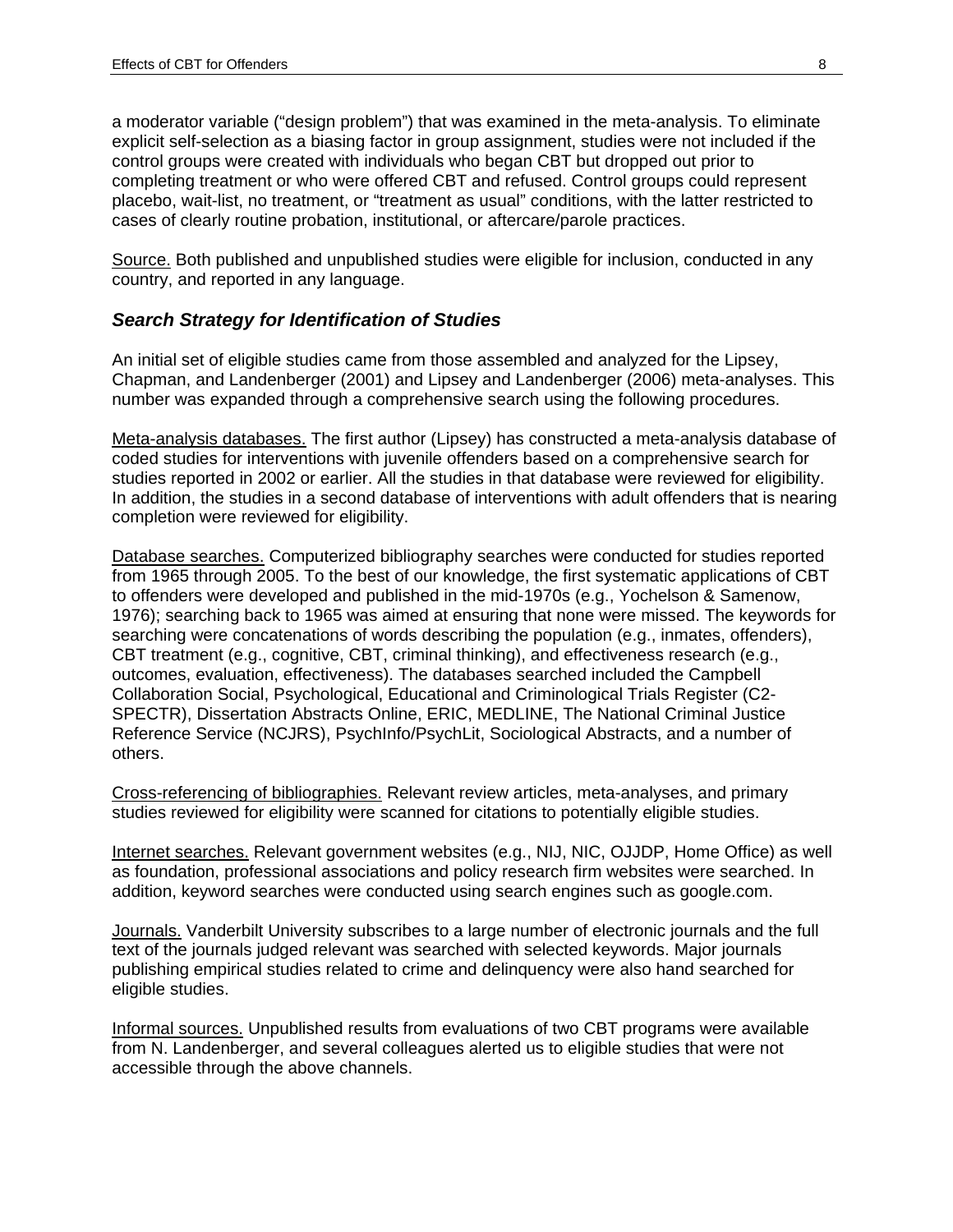#### *Selection of Studies*

Abstracts of the studies found through the search procedures were screened for relevance by one of the authors. Documents that were not obviously ineligible or irrelevant (based on the abstract review) were retrieved for final eligibility screening from the Vanderbilt University Libraries, Interlibrary Loan, ERIC, University Microfilms, and government documents sources. Final determination of eligibility for all studies irrespective of source was made by one of the authors using the full study report document(s). Any ambiguities or questions about eligibility were resolved through discussion.

Although some research suggests that two reviewers might increase accuracy in identifying potentially eligible studies from abstracts obtained through bibliographic searches (Edwards, et al., 2002), our experience is that most abstracts do not provide enough detail to allow reviewers to make reliable judgments about whether a study meets the review criteria. Thus, we reviewed abstracts mainly to eliminate those clearly irrelevant and deferred the final determination until the entire study report was screened. While this required retrieving more documents than eventually ended up in the review, it allowed us to make eligibility decisions based on the most complete information about a study that was available.

The search for CBT studies on adult offenders produced 2,947 study citations with 771 reports judged promising enough to retrieve for closer examination. The search for juvenile offender studies produced 1,487 study citations with 299 reports retrieved. Review of the retrieved studies by one or more of the authors ultimately identified 58 studies meeting the criteria for inclusion in the present systematic review.

#### *Data Management and Extraction*

Though not all potentially interesting moderator variables were reported well enough in the source studies to allow systematic comparison, a detailed coding protocol was applied to extract as much relevant information for analysis as possible from each report on the 58 eligible studies. The second author (Landenberger) coded all studies with the results reviewed by a second coder and all questionable entries decided through discussion. Table 1, presented later, shows the major coding categories used for descriptive information.

Recidivism outcomes were reported in several different forms but, in virtually all instances, either the proportions of offenders in each research condition who recidivated were specified or information was provided from which the proportions could be estimated. When more than one recidivism outcome was reported, only one was selected for analysis using criteria that maximized cross-study similarity on the variables and times of measurement. This procedure favored rearrest recidivism, then reconviction and incarceration in that order, and the measure taken closest to 12 months post-treatment. The remaining differences in the form of the recidivism outcomes were identified in coded variables and included in the moderator analysis to examine and control for any variation from those sources.

The selected recidivism outcomes were coded as odds ratios representing the odds of "success" (not recidivating) for treatment group participants relative to the odds for control participants. For binary outcomes, the odds ratio provides an effect size statistic that has favorable properties and yields readily interpretable results (Haddock, Rindskopf, & Shadish, 1998). Statistical analysis with odds ratios is facilitated if they are represented by their log, so the logged odds ratios were used in all analyses. Random effects analysis was used throughout to properly represent between-study sampling error and the associated assumption that results from the sampled studies were expected to generalize beyond these particular studies.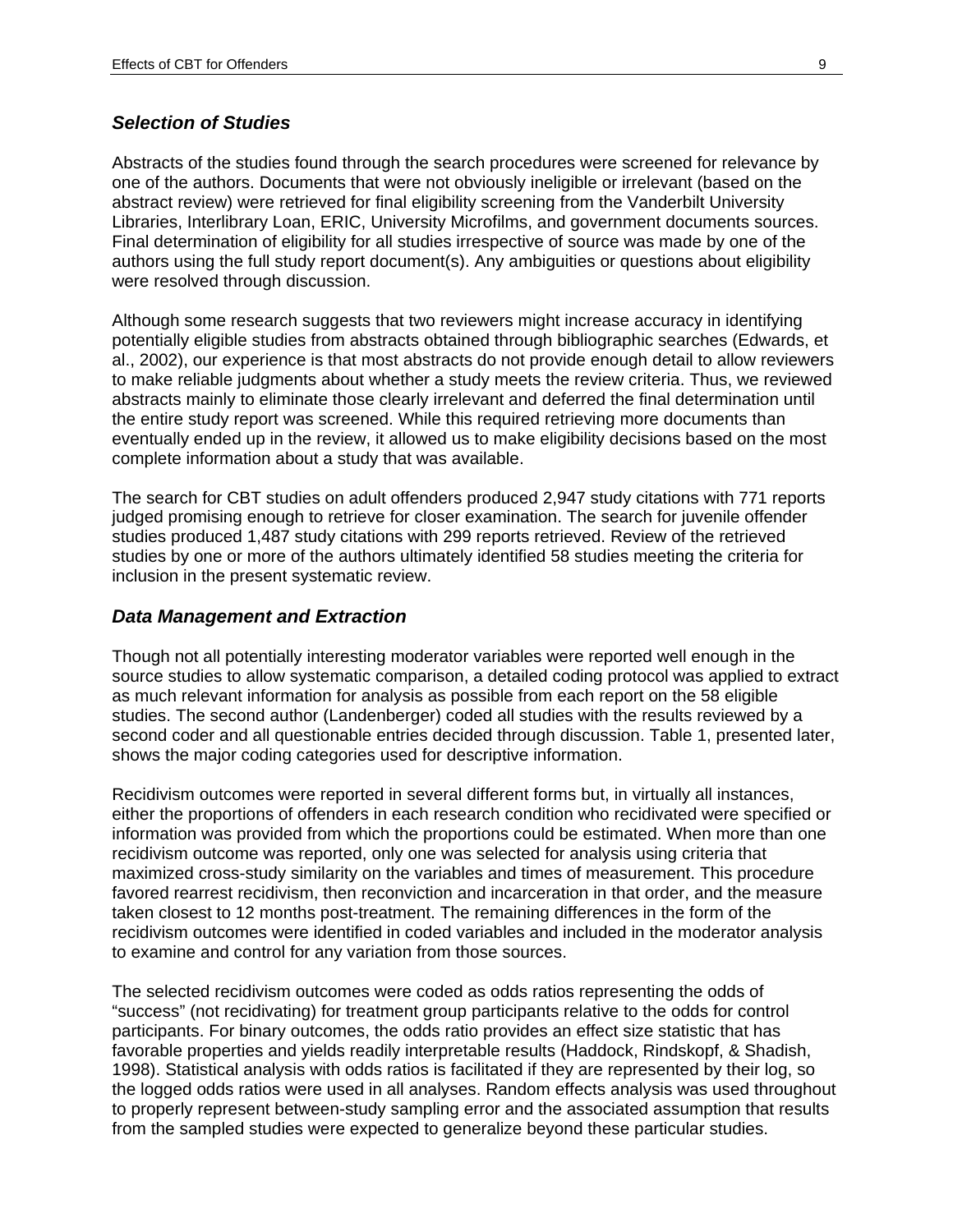Otherwise, as described in more detail below, the statistical analysis was conducted using conventional meta-analysis techniques as presented in Lipsey and Wilson (2001) with each effect size weighted by its inverse random effects variance. All analyses were done with SPSS software and SPSS macros for meta-analysis, also described in Lipsey and Wilson (2001).

# **Findings**

# *Description of Eligible Studies*

Table 1 summarizes the characteristics of the 58 studies included in the meta-analysis. Several features of this body of research are notable. Randomized designs, matched designs, and group comparisons using neither of these procedures are represented in roughly equal numbers and involve a wide range of sample sizes. Attrition from outcome measurement is virtually zero in a majority of the studies but ranges over 30% in some of the remaining ones. About half the programs studied were implemented as routine practice with the other half set up and implemented by researchers as either demonstration or research programs, with demonstration programs defined as those mounted mainly for research purposes but at a scale and in a manner somewhat more representative of actual practice than those categorized as research programs. More studies were conducted with adult than juvenile offenders and most used only or predominately male offenders. Treatment was administered while the offenders were incarcerated in a correctional institution in nearly half the studies and generally lasted less than 20 weeks. In most instances, the treatment providers had little or no evident mental health background and had received relatively minimal training in cognitive behavioral therapy. The treatment was typically one of the "brand name" manualized CBT programs and incorporated multiple treatment elements.

|                         | N  | %              |                                | N  | %  |
|-------------------------|----|----------------|--------------------------------|----|----|
| <b>Publication type</b> |    |                | <b>Program studied</b>         |    |    |
| Journal                 | 19 | 33             | Practice                       | 31 | 53 |
| Chapter                 | 7  | 12             | Demonstration                  | 18 | 31 |
| <b>Technical report</b> | 25 | 43             | Research                       | 9  | 16 |
| <b>Thesis</b>           | 7  | 12             | <b>Treatment setting</b>       |    |    |
| Year of publication     |    |                | Correctional institution       | 27 | 47 |
| 1980-1990               | 10 | 17             | Community                      | 31 | 53 |
| 1991-2000               | 31 | 53             | <b>Treatment sessions/week</b> |    |    |
| 2001-2004               | 17 | 29             | 1                              | 18 | 31 |
| Country                 |    |                | $\overline{2}$                 | 17 | 29 |
| <b>USA</b>              | 42 | 72             | 3                              | 8  | 14 |
| Canada                  | 10 | 17             | $4 - 5$                        | 10 | 17 |
| <b>UK</b>               | 5  | 9              | $6 - 10$                       | 5  | 9  |
| New Zealand             | 1  | $\overline{2}$ | <b>Treatment length</b>        |    |    |
| <b>Design</b>           |    |                | 5-10 wks                       | 12 | 21 |
| Randomized              | 19 | 33             | 11-20 wks                      | 26 | 45 |
| Matched                 | 23 | 40             | 21-40 wks                      | 13 | 22 |
| <b>Neither</b>          | 16 | 28             | 41-104 wks                     | 7  | 12 |

# **Table 1: Characteristics of the Studies Included in the Meta-Analysis**

*Table continued on next page*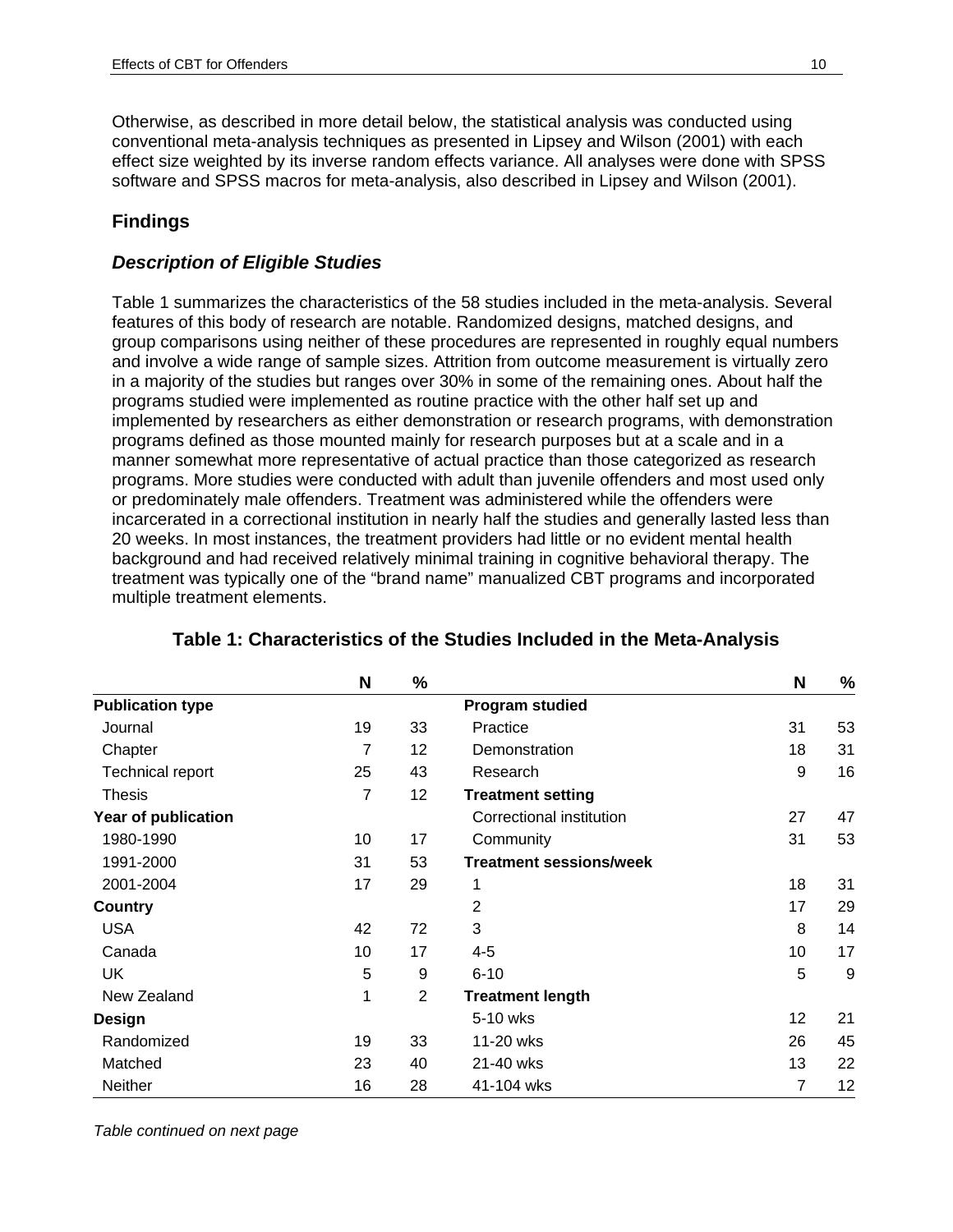|                                | N              | %              |                                             | N                        | ℅              |
|--------------------------------|----------------|----------------|---------------------------------------------|--------------------------|----------------|
| Design problem                 |                |                | <b>Proportion of treatment dropouts</b>     |                          |                |
| Yes, favors control            | 13             | 22             | .00                                         | 13                       | 22             |
| No or not noted                | 41             | 71             | $.01 - .10$                                 | 6                        | 10             |
| Yes, favors treatment          | 4              | $\overline{7}$ | $.11 - .20$                                 | 18                       | 31             |
| <b>Attrition from Posttest</b> |                |                | $.21 - .30$                                 | 8                        | 14             |
| .00                            | 37             | 64             | > .30                                       | 13                       | 22             |
| $.01 - .10$                    | 7              | 12             | <b>CBT</b> treatment type                   |                          |                |
| $.11 - .30$                    | 8              | 14             | Reasoning & Rehabilitation                  | 15                       | 26             |
| > .30                          | 6              | 10             | <b>Moral Reconation Therapy</b>             | 11                       | 19             |
| Intent to treat                |                |                | Aggression Replacement Therapy              | 6                        | 10             |
| Yes, Tx dropouts included      | 49             | 84             | Interpersonal Problem Solving Therapy       | 4                        | $\overline{7}$ |
| Cannot tell                    | $\overline{4}$ | 7              | Thinking for a Change                       | 5                        | 9              |
| No, Tx dropouts not included   | 5              | 9              | Substance abuse focus                       | 5                        | 9              |
| Type of recidivism             |                |                | Other manualized                            | 9                        | 16             |
| Rearrest                       | 29             | 50             | All other                                   | 3                        | 5              |
| Reconviction                   | 20             | 34             | <b>CBT Emphasis</b>                         |                          |                |
| Incarceration                  | 8              | 14             | CBT with other services                     | 11                       | 19             |
| Other                          | 1              | $\overline{2}$ | CBT with some other Tx elements             | 11                       | 19             |
|                                |                |                | CBT only                                    | 36                       | 62             |
| <b>Recidivism interval</b>     |                |                | <b>CBT</b> treatment elements indicated*    |                          |                |
| $1-5$ mo                       | $\overline{2}$ | 3              | Cognitive skills                            | 45                       | 78             |
| 6 mo                           | 9              | 16             | Interpersonal problem solving               | 45                       | 78             |
| 7-11 mo                        | 5              | 9              | Social skills                               | 43                       | 74             |
| $12 \text{ mo}$                | 29             | 50             | Cognitive restructuring                     | 37                       | 64             |
| 13-24 mo                       | 9              | 16             | Anger control                               | 20                       | 35             |
| 25-36 mo                       | 4              | $\overline{7}$ | Substance abuse                             | 19                       | 33             |
| Sample size                    |                |                | Moral reasoning                             | 17                       | 29             |
| 14-50                          | 10             | 17             | Relapse prevention                          | 15                       | 26             |
| 51-100                         | 8              | 14             | Behavior modification                       | 11                       | 19             |
| 101-200                        | 14             | 24             | Individual attention                        | 10                       | 17             |
| 201-500                        | 11             | 19             | Victim impact                               | $\overline{7}$           | 12             |
| 501-3000                       | 15             | 26             | * multiple elements, not mutually exclusive |                          |                |
| Sample age                     |                |                | <b>Implementation monitoring</b>            |                          |                |
| Juvenile                       | 17             | 29             | None indicated                              | 17                       | 29             |
| Adult                          | 41             | 71             | Minimal                                     | 20                       | 35             |
| <b>Percent male</b>            |                |                | Good                                        | 17                       | 29             |
| 0                              | 3              | 5              | Very good                                   | $\overline{\mathcal{A}}$ | $\overline{7}$ |
| 50                             | $\overline{2}$ | 3              | <b>CBT training for providers</b>           |                          |                |
| 70-98                          | 11             | 19             | Minimal                                     | 31                       | 53             |
| 100                            | 36             | 62             | Moderate                                    | 14                       | 24             |
| Not reported                   | 6              | 10             | Extensive                                   | 13                       | 22             |

*Table continued on next page*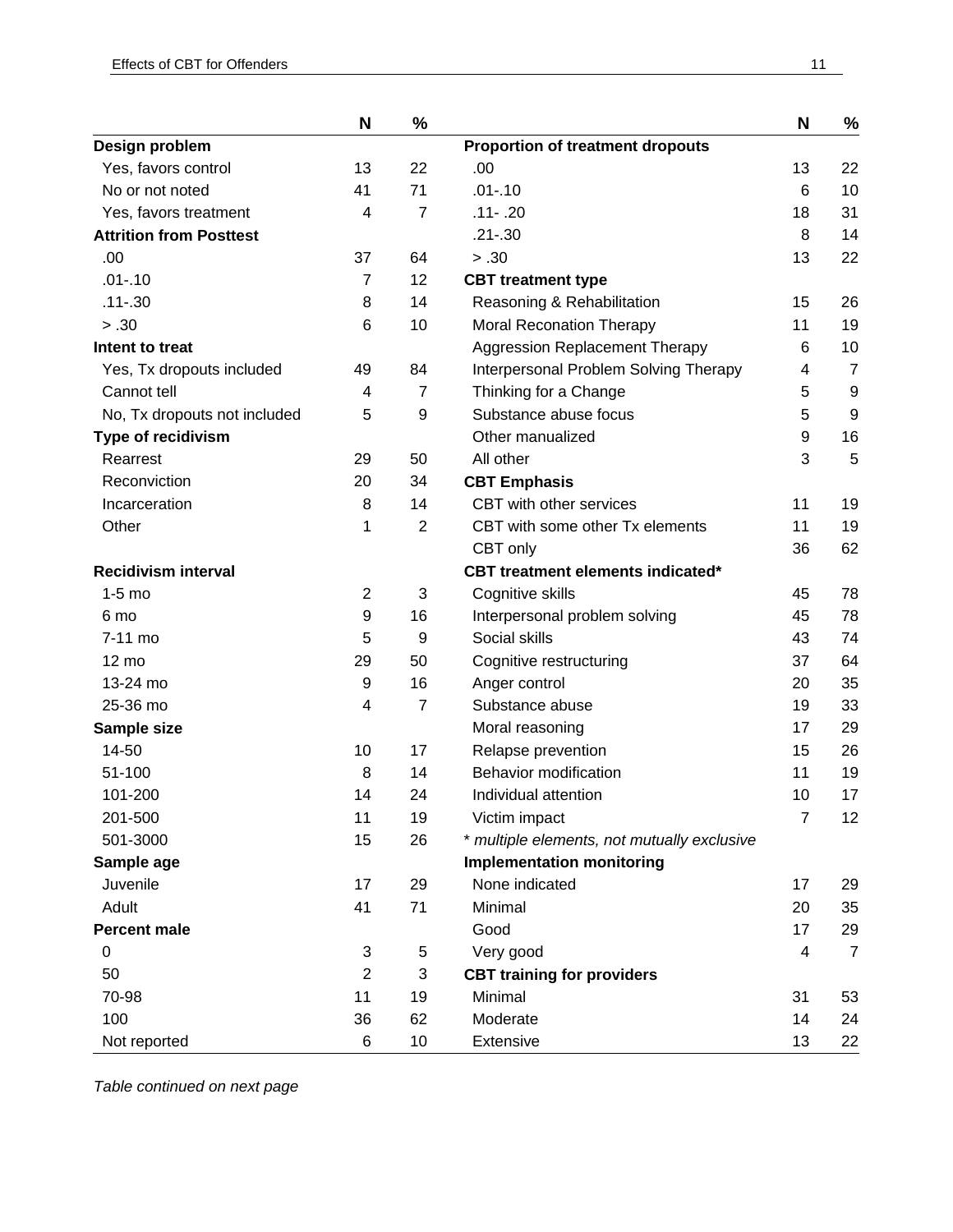|                               | N  | %  |                                       | N  | %  |
|-------------------------------|----|----|---------------------------------------|----|----|
| <b>Percent minority</b>       |    |    | Mental health background of providers |    |    |
| $0 - 25$                      | 12 | 21 | None or minimal                       | 40 | 69 |
| 26-50                         | 9  | 16 | Moderate                              | 7  | 12 |
| 51-75                         | 12 | 21 | Extensive                             | 11 | 19 |
| 76-100                        | 4  | 7  |                                       |    |    |
| Not reported                  | 21 | 36 |                                       |    |    |
| <b>Recidivism risk rating</b> |    |    |                                       |    |    |
| Low                           | 18 | 31 |                                       |    |    |
| Low-medium                    | 9  | 16 |                                       |    |    |
| Medium                        | 18 | 31 |                                       |    |    |
| Medium-high                   | 7  | 12 |                                       |    |    |
| High                          | 6  | 10 |                                       |    |    |

# *Mean Effect of CBT on Recidivism*

The mean odds ratio representing the average effect of intervention was 1.53 ( $p<.001$ ), indicating that the odds of success (i.e., no recidivism in the post-intervention interval of approximately 12 months) for individuals in the treatment group were more than one and a half times as great as those for individuals in the control group. In relation to the mean recidivism rate for the control groups of about .40, this odds ratio indicates a recidivism reduction of 25% to a mean of .30. Figure 1 shows the forest plot for the effect size distribution, using random effects estimates. There was also significant variation across studies in the odds ratio for intervention effects ( $Q=214.02$ , df=57, p<.001). We turn now to an examination of the study characteristics associated with that variation.

### *The Relationship of Method to Effect Size*

The recidivism effects observed in the studies in this meta-analysis are potentially influenced by both the methodological characteristics of the studies and the substantive attributes of the treatments and the recipients. One of the first steps in the analysis, therefore, was to determine which methodological features were correlated with the effect sizes so they could be controlled while examining relationships with substantive attributes. The method variables available from the study coding and considered relevant for this purpose were as follows:

- (a) Design: Randomized, matched, or neither; each dummy coded to produce three design variables.
- (b) Design problem: Indications of initial nonequivalence between groups on pretreatment variables or problems during or after the intervention that could have led to nonequivalence of the treatment and control group, rated by the coder on a 3-point scale (1=favors control group; 2=favors neither or insufficient evidence; 3=favors treatment group).
- (c) Attrition proportion: The proportion of the total initial sample (treatment plus control) for which recidivism outcome data were not available.
- (d) Intent to treat: Coded yes/no for whether treatment dropouts were retained in the treatment group for the recidivism outcome data reported in the study.
- (e) Type of recidivism: Rearrests, reconvictions, incarcerations, or other with each dummy coded to produce four recidivism variables.
- (f) Recidivism interval: The number of months posttreatment over which recidivism was measured. Because of the possibility of more frequent recidivism in early months than later ones, the log of this variable was also examined in the analysis.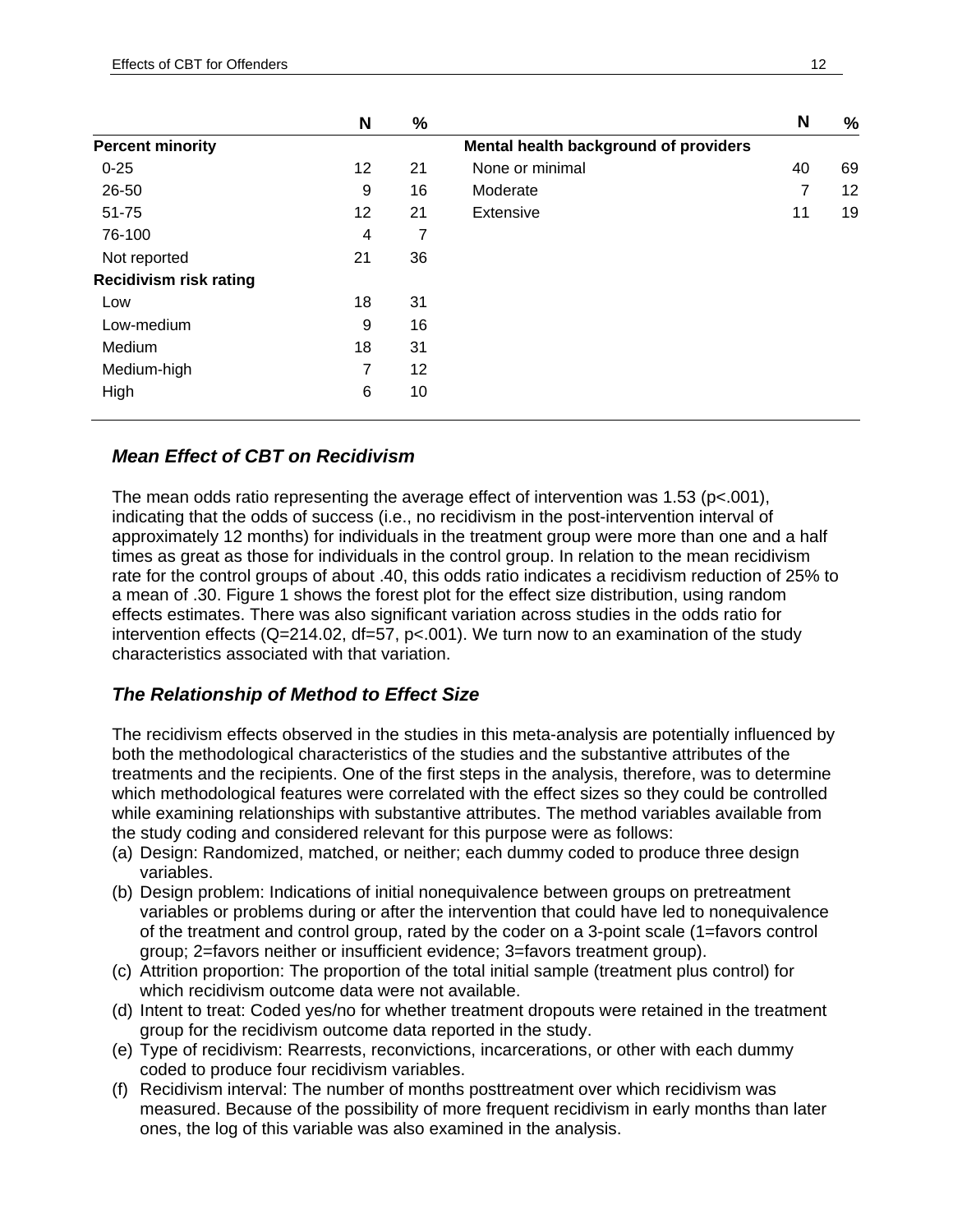**Study name Odds ratio and 95% CI**

Culver (1993) Pullen (1996) Motiuk, et al. (1996) Grandberry (1998) Landenberger (2004) Bonta, et al. (2000) Falshaw, et al. (2003) Pelissier, et al. (2001) Females Thambidurai (1980) Washington DOC (1998) Cann (2003) Juveniles Voorhis, et al. (nd) Cann (2003) Adults Hughey & Klempke (1996) Van Voorhis, et al. (2004) Knott (1995) Robinson, D. (1995) A Barnoski (2002) Institutional Armstrong (2000) Barnoski (2002) Probation Little (1993): Routine Practice Pelissier, et al. (2001) Males Golden (2003) Friedman, et al. (2002) T3 Associates (1999) Finn (1998) Guerra & Slaby (1990) Robinson, S. (1995) Deschamps (1998) Greenwood & Turner (1993) Johnson & Hunter (1995) Kirkpatrick (1996) Friendship, et al. (2003) Little (1993): Demonstration Porporino, et al. (1991) Hanson (2000) Bush (1995) Berry (1998) Spencer (1986) Robinson, D. (1995) B Burnett (1997) Curulla (1991) Shivrattan (1988) Henning & Frueh (1996) Bottcher (1985) McCracken, et al. (2003) Coughlin, et al. (2003) Hall, et al. (2004) Kownacki (1995) Larson (1989) Arbuthnot & Gordon (1986) Leeman, et al. (1993) Goldstein, et al. (1989) A Anderson (2002) Dowden, et al. (1999) Goldstein, et al. (1989) B Ross, et al. (1988)





**Favors Control Favors Treatment**

**Figure 1. Odds Ratio and 95% Confidence Interval for Recidivism Outcomes**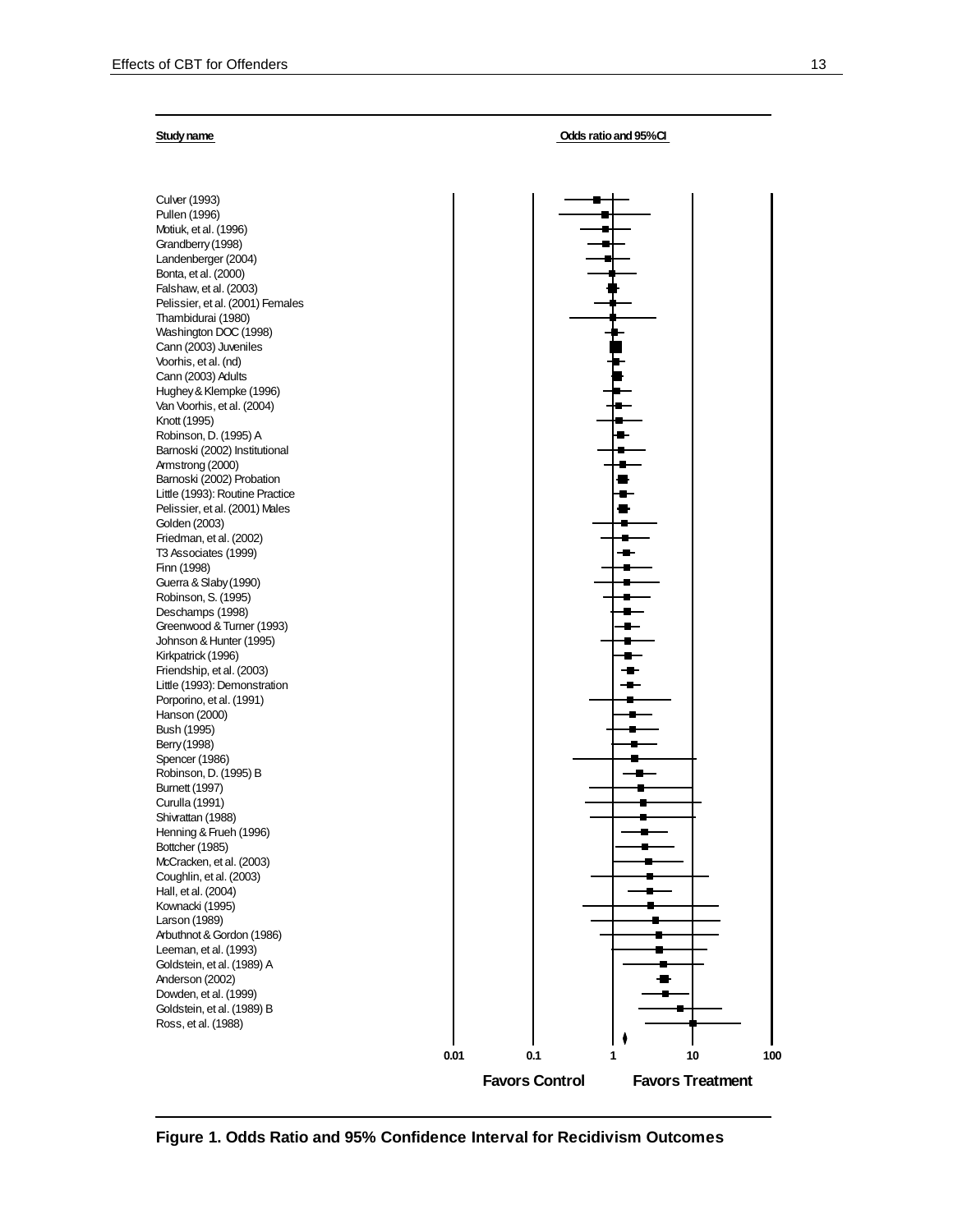Table 2 shows the zero-order correlation between each method variables and the recidivism effect sizes (represented as logged odds ratios). These are inverse-variance weighted, random effects analyses with the random effects component estimated using maximum likelihood techniques (Raudenbush, 1994).

| <b>Method Variable</b>                       | <b>Correlation</b> | p   |
|----------------------------------------------|--------------------|-----|
| Design                                       |                    |     |
| Randomized (no/yes)                          | .04                | .77 |
| Matched (no/yes)                             | $-.03$             | .80 |
| Neither (no/yes)                             | .00                | .98 |
| Design problem (favors control/no/favors Tx) | .19                | .14 |
| Attrition proportion                         | .12                | .35 |
| Intent to treat (yes/no)                     | $-24*$             | .06 |
| Type of recidivism                           |                    |     |
| Rearrest (no/yes)                            | .10                | .44 |
| Reconviction (no/yes)                        | $-.04$             | .77 |
| Incarceration (no/yes)                       | $-0.08$            | .57 |
| Other (no/yes)                               | $-.02$             | .90 |
| Recidivism interval                          |                    |     |
| Linear                                       | $-.01$             | .93 |
| Log                                          | $-.04$             | .74 |

#### **Table 2: Correlations between Study Method Characteristics and Recidivism Effect Sizes (N=58)**

Note: Weighted random effects analysis \* p< .10 \*\* p< .05

As Table 2 reports, there was no significant relationship overall between the effect sizes and the study design. In particular, the effects observed in randomized studies did not differ significantly from those observed in matched studies or those with comparison groups that were neither matched nor randomly assigned. Nor was a significant relationship observed for the coder's rating of whether there was an evident design problem favoring the control or treatment group, that is, indications of nonequivalence that might affect recidivism outcomes. Similarly, there were no significant correlations with the attrition proportion, the way recidivism was measured, or the interval over which it was measured.

The only methodological variable that showed even a marginally significant  $(p< 10)$  relationship with the effect size was whether the study presented the treatment-control contrast as an intentto-treat analysis. When treatment dropouts were included in the outcome recidivism, the effect sizes were smaller than when they were excluded, as would be expected. In light of this indication that the intent-to-treat variable might influence effect sizes, it was carried forward as a control variable for the analysis of the relationships between effect sizes and substantive factors relating to the treatment and recipients. As a further precaution against confounds with methodological characteristics, the other three method variables with zero-order correlations of .10 or greater were also included as method controls (design problem, attrition proportion, and rearrest recidivism).

# *Effect Size Variation Associated with Treatment and its Recipients*

The relationship between the recidivism effect sizes and each of the descriptive variables for CBT treatment and its recipients (see listing in Table 1) was next examined with the four selected method variables included as controls. These analyses were conducted with a series of random effects multiple regressions that included a descriptive variable and the four control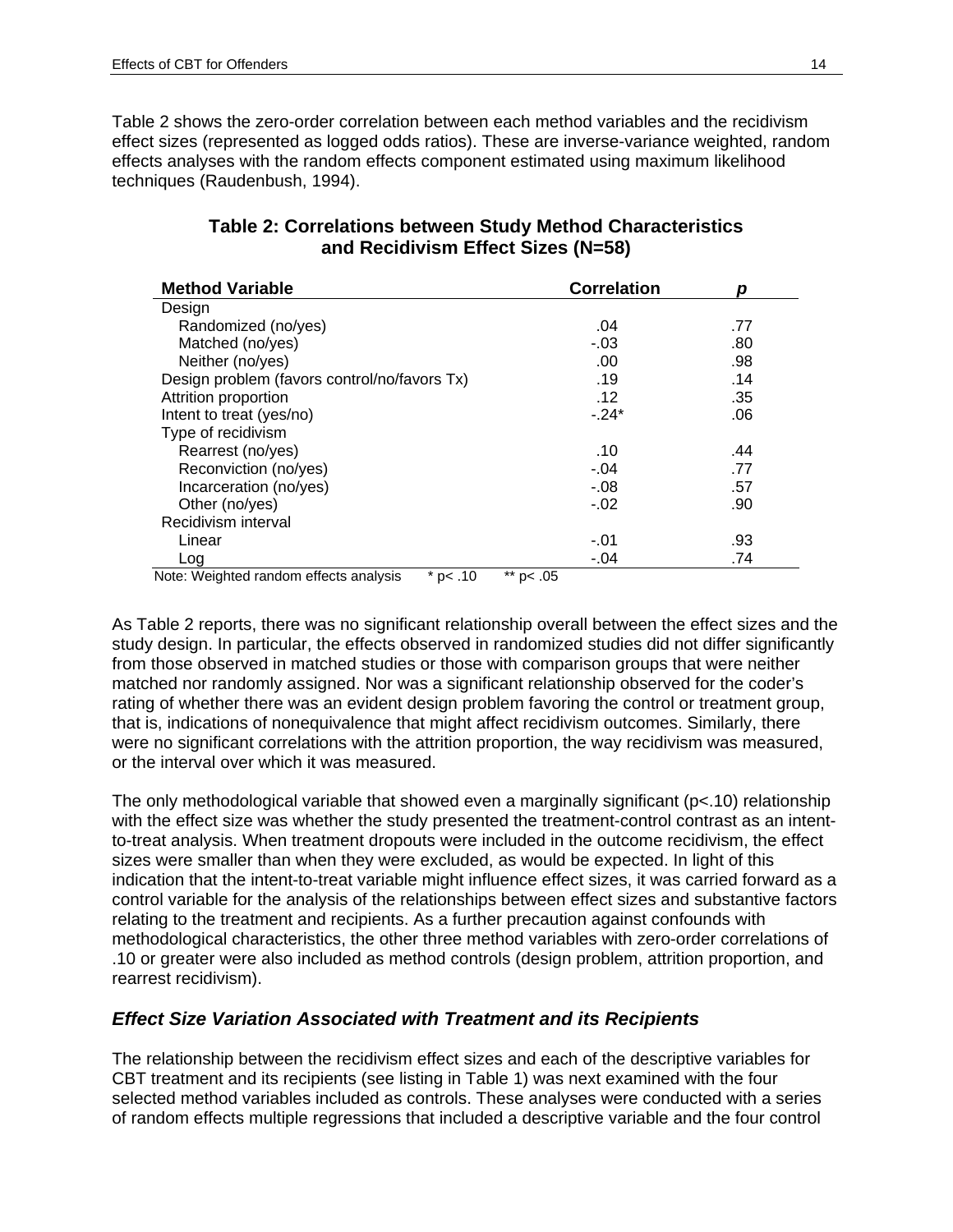variables. These were run separately for each descriptive variable in this initial analysis to ensure that any potentially important relationships with effect size were identified despite whatever correlations each descriptive variable might have with other variables in the set. To further ensure that no potentially important variables were screened out at this point as a result of the limited statistical power associated with the modest number of studies in these analyses and the broad confidence intervals associated with random effects analysis, alpha=.10 was set as the threshold for statistical significance. Table 3 presents the results.

| <b>Study Characteristic</b>                                 | <b>Beta with</b><br>Method Controls <sup>a</sup> |
|-------------------------------------------------------------|--------------------------------------------------|
| <b>General Study Characteristics</b>                        |                                                  |
| Country: U.S.(1) vs. Canada/UK/NZ(2)                        | $-.03$                                           |
| Publication type: report/thesis (1) vs. journal/chapter (2) | .13                                              |
| Year of publication                                         | $-11$                                            |
| <b>Participant Characteristics</b>                          |                                                  |
| Juveniles(1) /adults(2)                                     | $-.03$                                           |
| % male                                                      | $-.07$                                           |
| % minority                                                  | .16                                              |
| Recidivism risk rating                                      | $.27**$                                          |
| <b>CBT Amount</b>                                           |                                                  |
| Sessions per week                                           | $.34***$                                         |
| Hours per week (logged)                                     | $.23*$                                           |
| Total hours of treatment (logged)                           | $.38**$                                          |
| Length in weeks (logged)                                    | $-03$                                            |
| Sessions per week x Length in weeks (logged)                | $-0.08$                                          |
| <b>Quality of CBT Implementation</b>                        |                                                  |
| Proportion of Tx dropouts                                   | $-.28**$                                         |
| Implementation monitoring                                   | .20                                              |
| CBT training for providers                                  | .21                                              |
| Mental health background of providers                       | $-.07$                                           |
| Practice(1)/demonstration(2)/research(3) program            | $.31**$                                          |
| Composite implementation factor                             | $.40**$                                          |
| <b>Other Program Characteristics</b>                        |                                                  |
| Treatment setting: prison(1) /community(2)                  | .20                                              |
| CBT emphasis: with other components (1)/ CBT alone (3)      | $-.30**$                                         |

#### **Table 3: Relationships of Participant and Intervention Characteristics to Effect Size with Selected Method Variables Controlled**

*Table 3 continued on next page*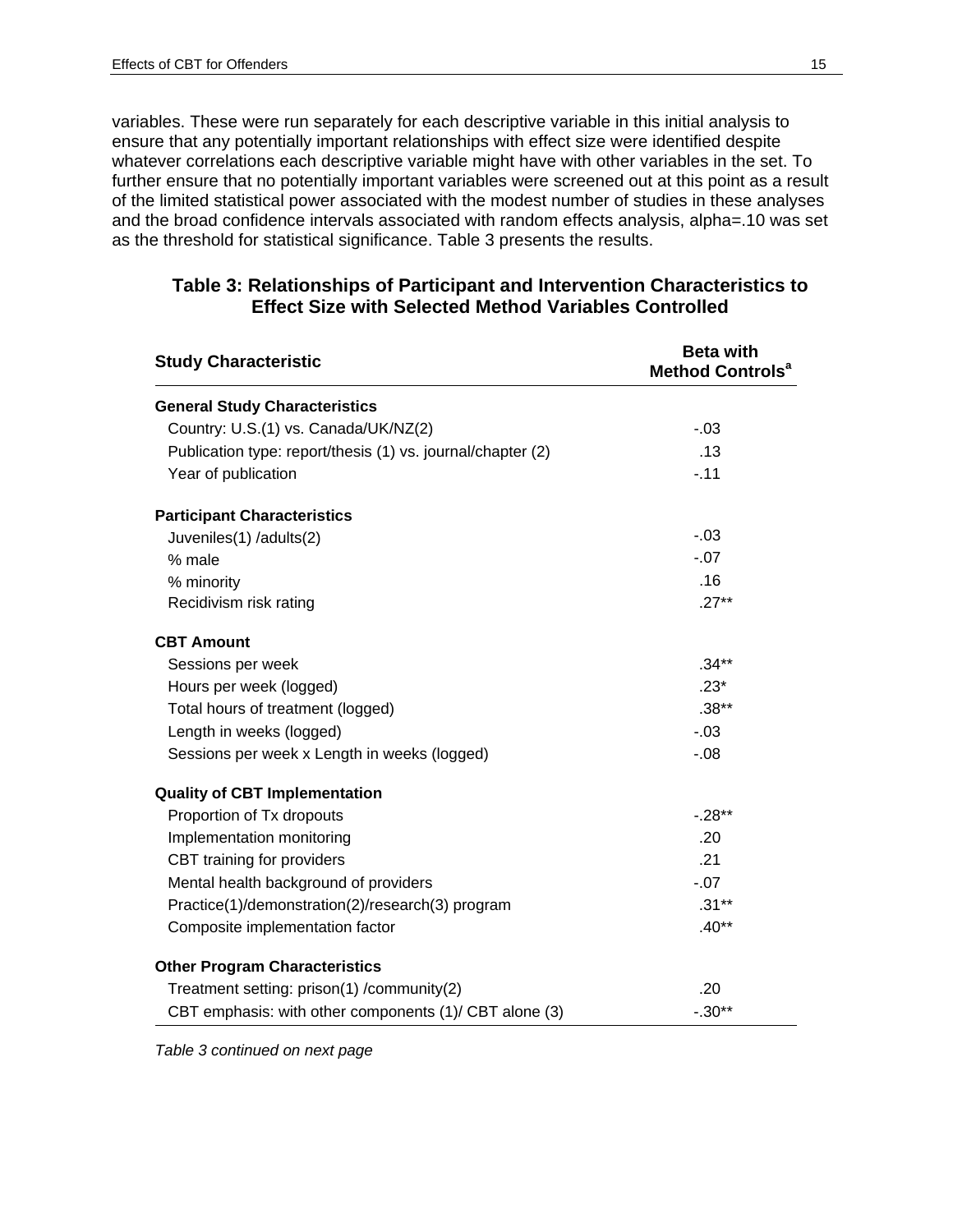| <b>Specific CBT Program</b>                          |         |
|------------------------------------------------------|---------|
| Reasoning & Rehabilitation                           | $-.21$  |
| <b>Moral Reconation Therapy</b>                      | .04     |
| <b>Aggression Replacement Therapy</b>                | .16     |
| Interpersonal Problem Solving Therapy                | $-.09$  |
| Thinking for a Change                                | .12     |
| Substance abuse focus                                | .00     |
| Other manualized                                     | .02     |
| All other                                            | .01     |
| <b>CBT Treatment Elements</b>                        |         |
| Cognitive skills                                     | .02     |
| Cognitive restructuring                              | $.27**$ |
| Interpersonal problem solving                        | .04     |
| Social skills                                        | .02     |
| Anger control                                        | $.32**$ |
| Moral reasoning                                      | .11     |
| Victim impact                                        | $-.14$  |
| Substance abuse                                      | .11     |
| Behavior modification                                | .03     |
| Relapse prevention                                   | .12     |
| Individual attention (in addition to group sessions) | $.39**$ |

Note: Beta values (standardized regression coefficients) from random effects multiple regression.  $*$  p<.10  $*$  p <.05

(a) controlling for design problems, attrition proportion, intent-to-treat comparison, and arrest recidivism.

The variables in Table 3 are grouped into categories that represent different aspects of the studies and the nature of the CBT treatment studied. The most general study characteristics (country, type of publication, and date of publication) are presented first; none of them showed significant relationships with effect size. The other candidate moderator variables are grouped according to a simple model that assumes that, with method variables controlled, treatment effects will be a function of the characteristics of the participants, the amount of treatment received, the quality of the treatment implementation, and the specific type of treatment. With the information in Table 3, we further examined the following factors as potentially influential moderators of intervention effects.

Publication bias. Type of publication was dichotomized between those formally "published" (journal articles and book chapters) and those "unpublished" (technical reports and theses). Table 1, presented earlier, reports the proportions in each of the four categories that were divided to produce this dichotomy. Special efforts were made during the literature search to retrieve unpublished studies with the result that 55% of the final set of studies eligible for analysis fell into that category. The unadjusted odds ratio for the unpublished studies was 1.40 compared to 1.73 for the published studies, a marginally significant difference  $(p=.08)$ . Publication type, however, is confounded with other study characteristics, including study methods. As Table 3 shows, when the methodological differences are controlled, the adjusted difference between published and unpublished studies is no longer even marginally significant (p=.31). There is thus no indication that publication bias influences the analyses presented here.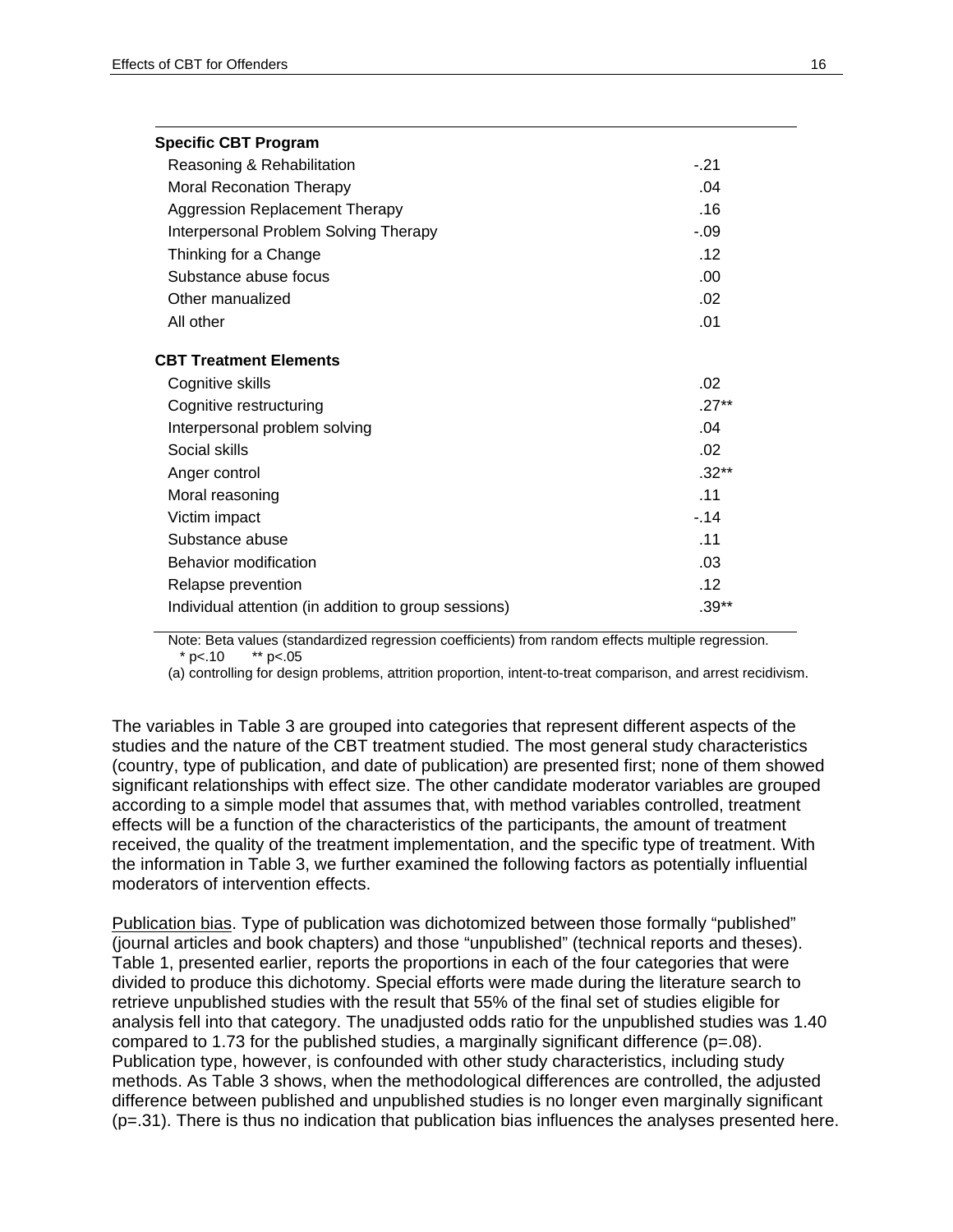Participant characteristics. Of the characteristics of the treatment recipients that could be coded from most studies, only the recidivism risk rating was significantly related to the effect size. This rating was made by the coder on the basis of the description in the study of the criminal history of the treated offenders and the recidivism rate of the control group. That rating, in turn, was not significantly correlated with any of the other variables describing the participants shown in Table 3. It is worth noting that there was no relationship between effect size and whether the treated offenders were juveniles or adults. The gender mix of the CBT recipients also showed no relationship to effect size but, as Table 1 shows, most of the samples were all male or predominately male, so there was little variation on this measure.

Amount of CBT. Dosage variables were coded as the number of sessions per week, the number of hours of treatment per week, the total hours of treatment, and the number of weeks of treatment from beginning to end (see Table 1). The distributions for the latter three had long tails and the logged values of these variables were used in the analysis (and showed stronger relationships to effect size than the unlogged versions). As Table 3 shows, all these variables except length of treatment were significantly related to effect size. Total hours, which showed the largest relationship, however, is a function of both the number of hours per week and the number of weeks. The study-level correlations among these variables showed that length of treatment was significantly related to total hours (r=.51) as were the number of sessions per week ( $r=58$ ) and number of hours per week ( $r=75$ ), with the latter two being highly correlated with each other (r=.81).

From this pattern of relationships we concluded that the best overall representation of the amount of treatment should distinguish the number of sessions or hours per week from the length of the treatment. That approach allows further examination of the finding in Table 3 that number of sessions and hours per week are related to the effect size but, apparently, the duration of treatment is not. Between the number of sessions per week and the number of hours, sessions showed the stronger relationship to effect size. Table 3 also shows the interaction between number of sessions and length of treatment, but it was not significantly related to effect size.

Quality of CBT Implementation. In this category we included the practice-research dimension that distinguishes CBT treatments implemented on a routine basis in real-world criminal justice contexts, demonstration programs in similar circumstances but with significant influence by the researcher, and research programs implemented by the researchers largely for research purposes. Our assumption is that the progressively greater involvement of researchers translates into better implementation and more fidelity to the treatment protocol.

Table 4 shows that the study-level correlations were all significant between the practiceresearch variable and the other variables assumed related to implementation quality that are listed in Table 3—proportion of dropouts from treatment, extent of implementation monitoring reported, amount of CBT training indicated for providers, and the mental health background of the providers. Table 3 shows relationships in the expected direction with effect size for all these variables except providers' mental health background, though only proportion of treatment dropouts and the practice-research dimension reached statistical significance. To summarize the relationship of these implementation quality variables to effect size, a composite variable was created in the form of a factor score from a principal components analysis. As reported in Table 3, that composite implementation factor is more strongly related to the effect sizes than any of the component variables.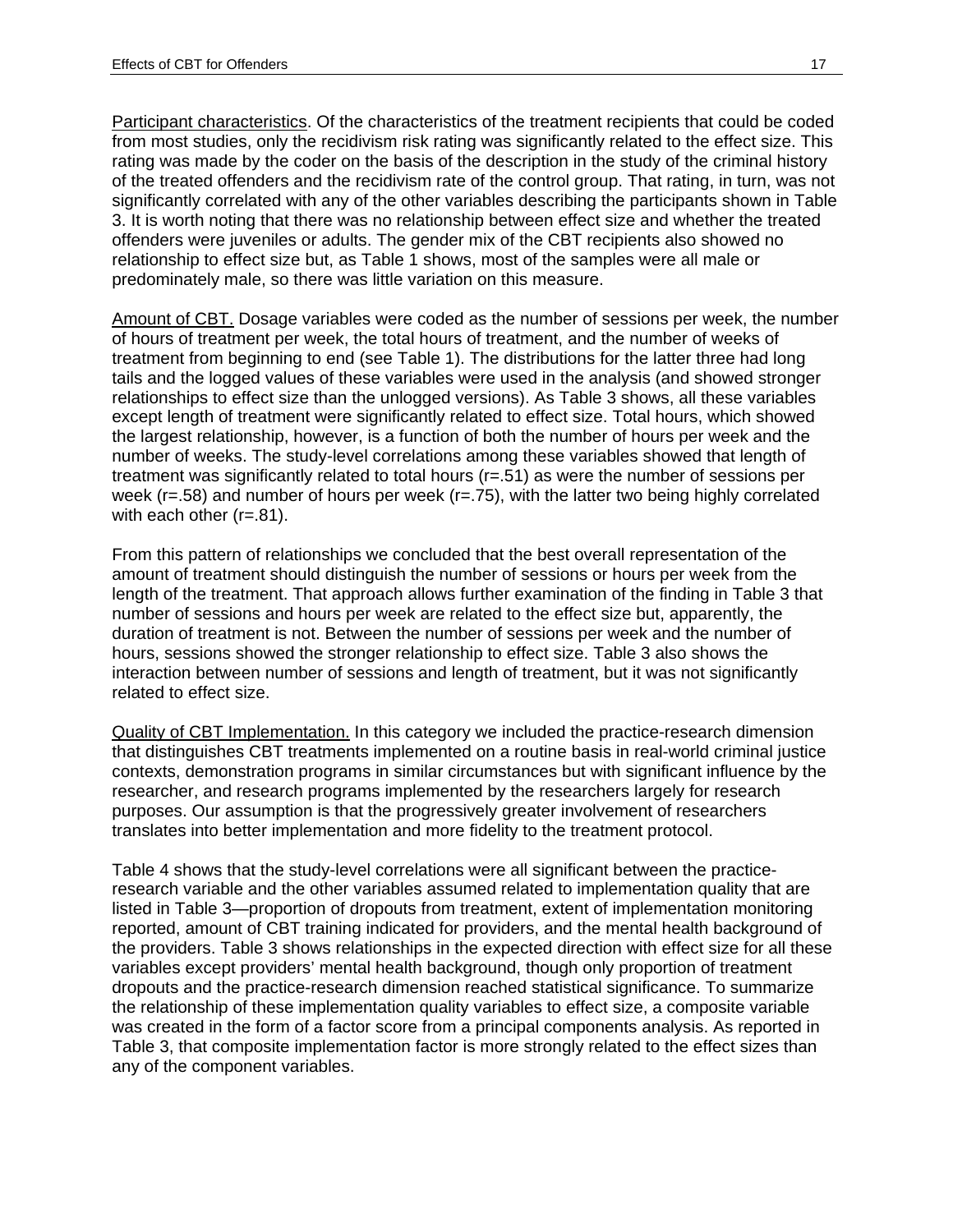|                                                 | Proportion of<br>treatment<br>dropouts | Implementation<br>monitoring | CBT training<br>for providers | Mental health<br>background of<br>providers |
|-------------------------------------------------|----------------------------------------|------------------------------|-------------------------------|---------------------------------------------|
| Implementation<br>monitoring                    | $-.17$                                 |                              |                               |                                             |
| CBT training<br>for providers                   | $-.17$                                 | $.40**$                      |                               |                                             |
| Mental health<br>background of<br>providers     | .08                                    | $-.07$                       | .13                           |                                             |
| Practice-<br>demonstration-<br>research program | $-.29**$                               | $.44*$                       | $.23*$                        | $.24*$                                      |
| * p<.10 ** p<.05                                |                                        |                              |                               |                                             |

### **Table 4: Correlations between Potential Moderator Variables Related to the Quality of CBT Implementation (N=58)**

Other program characteristics. Table 3 also shows the relationship between effect size and two other program characteristics. One is the setting within which CBT was provided, differentiated between treatment while incarcerated and treatment in the community (e.g., for probationers and parolees); this variable was not significantly related to effect size. The extent to which CBT was emphasized in the treatment program, on the other hand, did show a significant relationship. That variable ranged across categories of CBT supplemented by other services, CBT with some other treatment elements, and CBT alone. As the negative sign on the coefficient in Table 3 shows, the effects are significantly larger when CBT is combined with other services. Examples of such components include mental health counseling, employment and vocational training, and educational programs.

Specific nature of the CBT treatment. The last two sections of Table 3 show two alternative ways of representing the specific nature of the CBT treatment provided. One set of dummycoded items differentiates the various major named types of CBT along with a somewhat more generic category of programs focusing on substance abuse and two residual categories of less common but manualized treatments and a few that do not appear to be manualized. None of these program variables is significantly related to effect size, meaning that no brand of CBT produces effects that stand out from the average of the other brands.

To further differentiate the character of the CBT programs, the other way we coded the nature of the treatment was in terms of the specific treatment elements identified in the descriptions provided in the study reports. Those descriptions varied in detail and extensiveness but, when they mentioned a distinct treatment element, we coded it as present using a dummy code. The elements that appeared with sufficient frequency to support analysis are shown in Table 3, defined briefly as follows:

- Cognitive skills: Training on general thinking and decision-making skills such as to stop and think before acting, generate alternative solutions, evaluate consequences, and make decisions about appropriate behavior.
- Cognitive restructuring: Activities and exercises aimed at recognizing and modifying the distortions and errors that characterize criminogenic thinking.
- Interpersonal problem solving: Training in problem-solving skills for dealing with interpersonal conflict and peer pressure.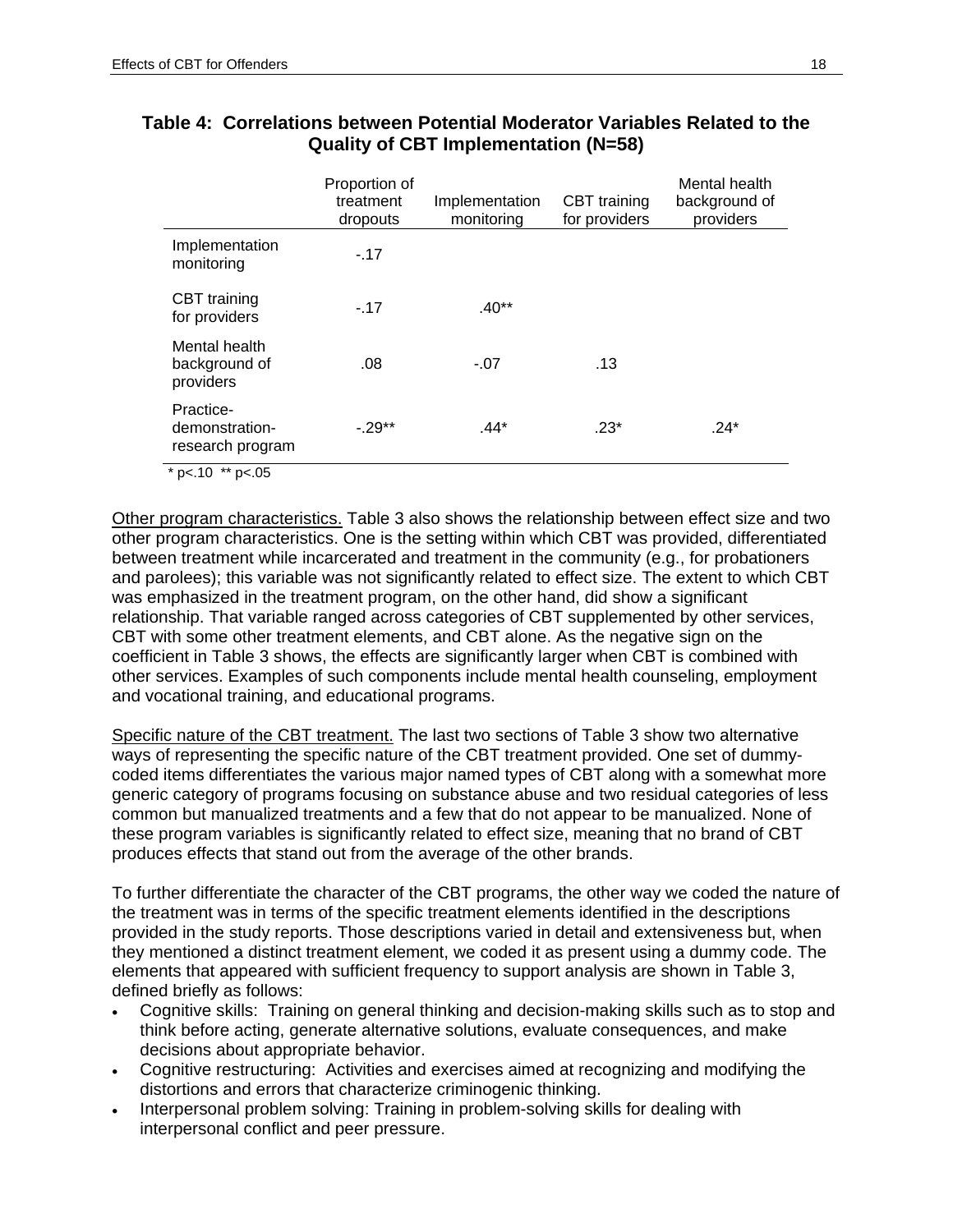- Social skills: Training in prosocial behaviors, interpreting social cues, taking other persons' feelings into account, and the like.
- Anger control: Training in techniques for identifying triggers and cues that arouse anger and maintaining self-control.
- Moral reasoning: Activities designed to improve the ability to reason about right and wrong behavior and raise the level of moral development.
- Victim impact: Activities aimed and getting offenders to consider the impact of their behavior on their victims.
- Substance abuse: Application of any of the typical CBT techniques specifically to the issue of substance abuse.
- Behavior modification: Behavioral contracts and/or reward and penalty schemes designed to reinforce appropriate behavior.
- Relapse prevention: Training on strategies to recognize and cope with high-risk situations and halt the relapse cycle before lapses turn into full relapses.
- Individual attention: Any individualized one-on-one treatment element that supplements CBT group sessions, e.g., individual counseling.

As Table 3 shows, the presence of some of these treatment elements in the CBT program was significantly related to effect size. The strongest relationship appeared for individual attention, followed by anger control and cognitive restructuring.

# *The Relative Influence of Different Moderator Variables*

The results presented in Table 3 identify a number of variables describing the participants and the CBT interventions that are related to treatment effects with key method variables controlled. Each of these moderator variables represents a way to differentiate the circumstances of CBT treatment that yield larger and smaller effects on recidivism. The variable-by-variable results in Table 3, however, do not tell us about the relative influence of the different moderators or take into account their correlations with each other. To examine the independent relationships of these variables to effect size with the others taken into account, two summary random effects regression analyses were conducted. These were configured to model the treatment effect sizes as a function of participant characteristics, the amount of CBT, the quality of the CBT, and the specific type of CBT, with method differences controlled.

Drawing on the results in Table 3, the relevant participant characteristics were represented by recidivism risk, the only variable in that set significantly related to effect size. The amount of CBT was represented by the combination of variables previously designated for that purpose sessions per week, length in weeks, and (to give a complete representation) their interaction. The quality of CBT implementation was represented by the composite implementation factor, also described earlier. The type of CBT was represented in the first analysis as the set of brand name categories (with the two "other" categories omitted as a reference set). In the second it was represented in terms of the specific treatment elements identified as present in the intervention. In both analyses, the CBT emphasis variable was also included to add information about the primacy of CBT in the overall intervention.

Table 5 shows the results when the CBT was represented in brand name categories. Once again, no specific type of CBT program demonstrated effects significantly different from the mean of all the other types. Only two moderator variables were individually significant in this analysis—recidivism risk (higher risk was associated with larger effects) and the composite implementation factor (higher quality implementation was associated with larger effects).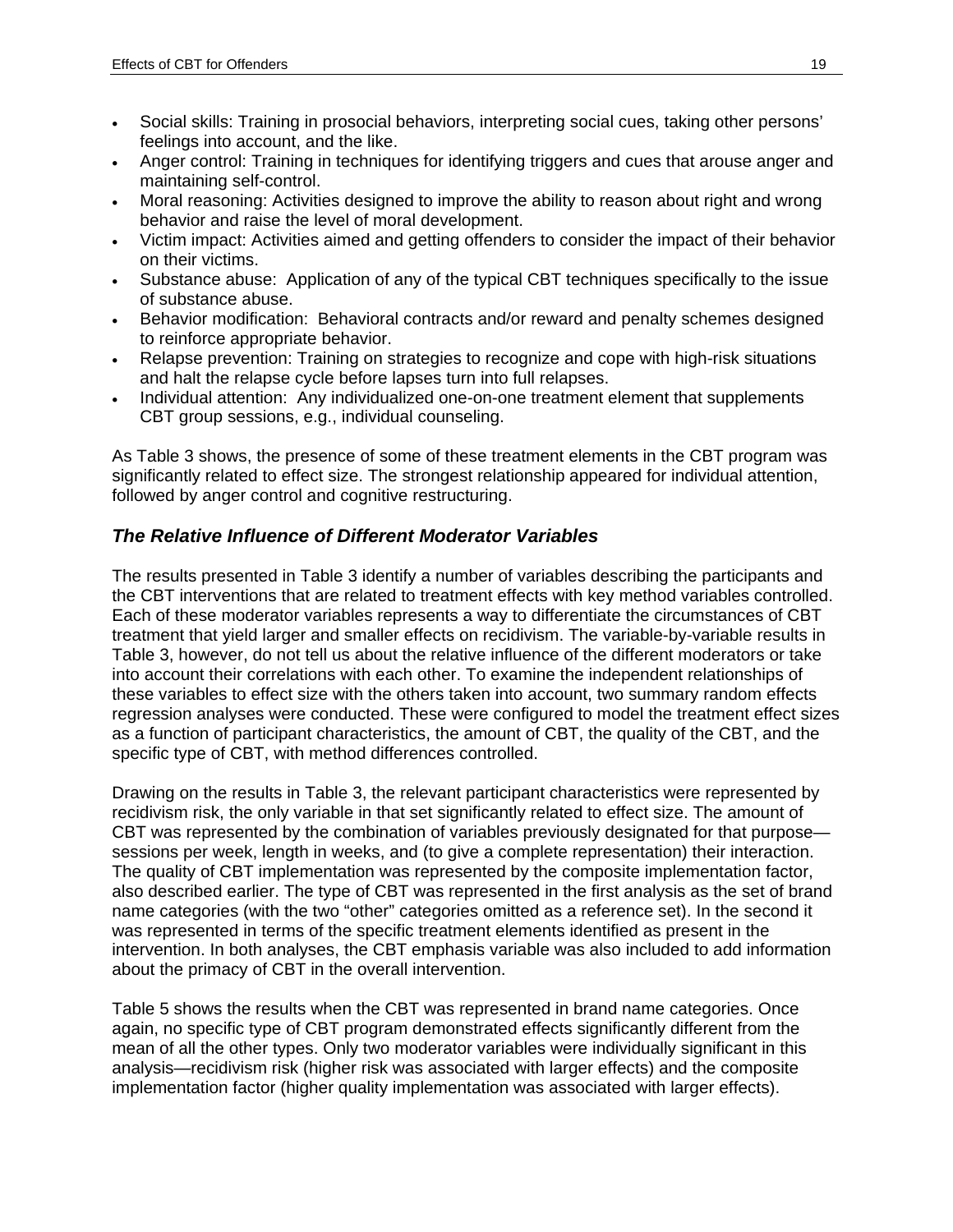| Variables in the Model <sup>a</sup>   | B       | z       | $\boldsymbol{p}$ | <b>Beta</b> |  |
|---------------------------------------|---------|---------|------------------|-------------|--|
| <b>Method Controls</b>                |         |         |                  |             |  |
| Design problem                        | .11     | 1.02    | .31              | .14         |  |
| Attrition proportion                  | $-13$   | $-21$   | .83              | $-03$       |  |
| Intent to treat                       | $-13$   | $-1.21$ | .23              | $-19$       |  |
| Arrest recidivism                     | .13     | 1.04    | .30              | .15         |  |
| <b>Participant Characteristics</b>    |         |         |                  |             |  |
| Recidivism risk rating                | $.19**$ | 1.99    | .05              | .26         |  |
| <b>CBT Amount</b>                     |         |         |                  |             |  |
| Sessions per week                     | .05     | 1.21    | .23              | .22         |  |
| Length in weeks (logged)              | .04     | .36     | .72              | .06         |  |
| Sessions x length                     | .03     | .73     | .46              | .12         |  |
| <b>Quality of Implementation</b>      |         |         |                  |             |  |
| Composite implementation factor       | $.26**$ | 2.93    | .00              | .45         |  |
| <b>Other Program Characteristics</b>  |         |         |                  |             |  |
| CBT emphasis                          | $-.10$  | $-.90$  | .37              | -.19        |  |
| <b>Specific CBT Program</b>           |         |         |                  |             |  |
| Reasoning & Rehabilitation            | $-.01$  | $-.10$  | .92              | $-.02$      |  |
| <b>Moral Reconation Therapy</b>       | .16     | .99     | .32              | .15         |  |
| <b>Aggression Replacement Therapy</b> | $-0.09$ | $-35$   | .73              | $-.05$      |  |
| Interpersonal Problem Solving         | $-31$   | $-82$   | .41              | $-.10$      |  |
| Thinking for Change                   | .00     | .02     | .99              | .00         |  |
| Substance abuse focus                 | $-19$   | $-.93$  | .35              | $-.15$      |  |

#### **Table 5: Regression Model for Effect Size Moderators Using Specific Type of CBT Program**

 a. Weighted, random effects multiple regression analysis with inverse-variance weights.  $*$  p<.10  $*$  p<.05

Table 6 shows the parallel analysis with the CBT intervention represented in terms of treatment elements. As in the previous analysis, recidivism risk and high quality implementation were associated with better outcomes. In addition, however, four of the individual treatment elements showed significant relationships with effect size. Interpersonal problem solving and anger control were positively related; their presence was associated with larger effects on recidivism. Victim impact and behavior modification were negatively related; they were associated with worse outcomes.

# *Effects of "Best Practice" CBT on Recidivism*

We can use the multiple regression analysis in Table 6 to explore optimal CBT treatment circumstances by predicting the effect size expected in a favorable scenario. For this purpose we assumed the best quality study method and measurement characteristics (no design problems, zero attrition, intent-to-treat analysis, and an arrest recidivism outcome). We also assumed the subject sample was comprised of moderately high risk offenders who received the median number of sessions per week (two) with high quality implementation over the median number of weeks (16). The CBT treatment assumed was any one of the brand name programs alone (not supplemented with other services), but with anger control and interpersonal problemsolving components included.

When the corresponding variable values are entered into the prediction equation represented in Table 6, the predicted effect size is a logged odds ratio of 1.05, corresponding to an odds ratio of 2.86. Compared to a control group recidivism of .40 (the overall mean), this represents a decrease to a recidivism rate of .19 in the treatment group, that is, a 52% decrease overall. This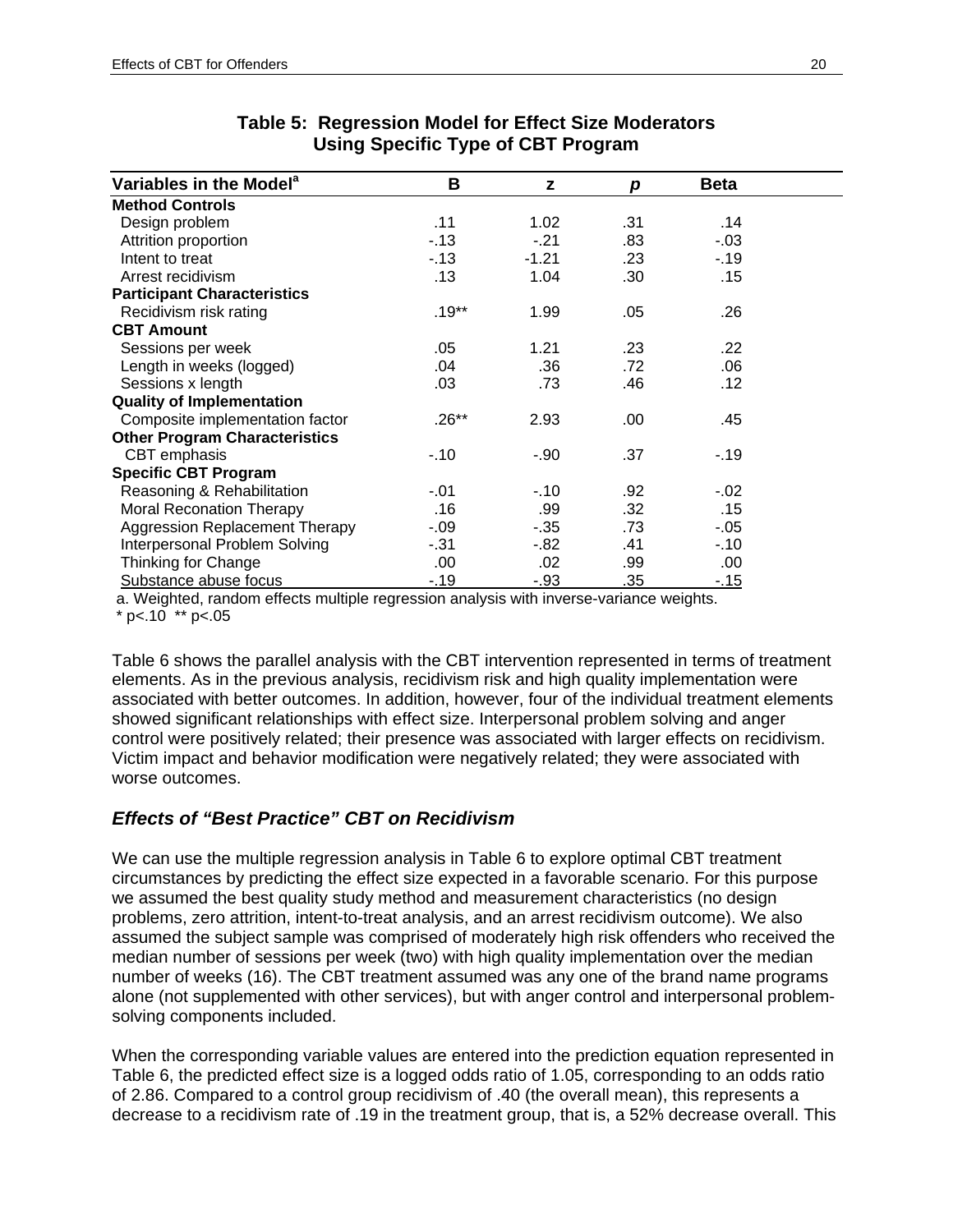impressive effect is not a mathematical projection beyond what appears in the data. An odds ratio of 2.86 is at the 82nd percentile of the distribution of effects for the 58 studies in this metaanalysis.

| Variables in the Model <sup>a</sup>  | В       | z       | $\boldsymbol{p}$ | <b>Beta</b> |  |
|--------------------------------------|---------|---------|------------------|-------------|--|
| <b>Method Controls</b>               |         |         |                  |             |  |
| Design problem                       | $-.02$  | $-.27$  | .79              | $-.03$      |  |
| Attrition proportion                 | .08     | .12     | .90              | .01         |  |
| Intent to treat                      | .03     | .30     | .77              | .05         |  |
| Arrest recidivism                    | .01     | .08     | .94              | .01         |  |
| <b>Participant Characteristics</b>   |         |         |                  |             |  |
| Recidivism risk rating               | $.20**$ | 2.83    | .00.             | .27         |  |
| <b>CBT Amount</b>                    |         |         |                  |             |  |
| Sessions per week                    | .01     | .37     | .71              | .07         |  |
| Length in weeks (logged)             | $-03$   | $-0.35$ | .72              | $-0.05$     |  |
| Sessions x length                    | .04     | .74     | .46              | .13         |  |
| <b>Quality of Implementation</b>     |         |         |                  |             |  |
| Composite implementation factor      | $.14*$  | 1.82    | .07              | .23         |  |
| <b>Other Program Characteristics</b> |         |         |                  |             |  |
| CBT emphasis                         | $-.20*$ | $-1.84$ | .07              | $-41$       |  |
| <b>CBT Treatment Elements</b>        |         |         |                  |             |  |
| Cognitive skills                     | $-26$   | $-1.23$ | .22              | $-26$       |  |
| Cognitive restructuring              | .13     | .84     | .40              | .16         |  |
| Interpersonal problem solving        | $.28**$ | 2.16    | .03              | .32         |  |
| Social skills                        | .19     | 1.23    | .22              | .19         |  |
| Anger control                        | $.32**$ | 2.23    | .03              | .36         |  |
| Moral reasoning                      | $-03$   | $-.17$  | .87              | $-03$       |  |
| Victim impact                        | $-45**$ | $-2.36$ | .02              | $-0.31$     |  |
| Substance abuse                      | .13     | .87     | .39              | .16         |  |
| Behavior modification                | $-.29*$ | $-1.70$ | .09              | $-31$       |  |
| Relapse prevention                   | $-19$   | $-1.32$ | .19              | $-.19$      |  |
| Individual attention                 | .07     | .37     | .71              | .06         |  |

#### **Table 6: Regression Model for Effect Size Moderators Using CBT Treatment Elements**

 a. Weighted, random effects multiple regression analysis with inverse-variance weights.  $*$  p<.10  $*$  p<.05

### **Conclusions**

This meta-analysis confirmed the findings of positive CBT effects on the recidivism of offenders that have been reported in other recent meta-analyses (Landenberger & Lipsey, 2005; Lipsey, Chapman, & Landenberger, 2001; Lipsey & Landenberger, 2006; Pearson et al., 2002; Wilson, Bouffard, & MacKenzie, 2005). The mean odds ratio indicated that the odds of not recidivating in the 12 months after intervention for individuals in the treatment group were 1.53 times as great as those for individuals in the control group. This represents a reduction from the .40 mean recidivism rate of the control groups to a mean rate of .30 for the treatment groups, a 25% decrease. The most effective configurations of CBT produced odds ratios nearly twice as large as the mean, corresponding to recidivism rates of around .19 in the treatment groups, more than a 50% decrease from the .40 rate of the average control group.

The main emphasis of this meta-analysis, however, was the search for key moderator variables that would distinguish situations in which CBT produced larger effects from those in which it produced smaller ones. On this issue, there are two themes in the findings. First, a number of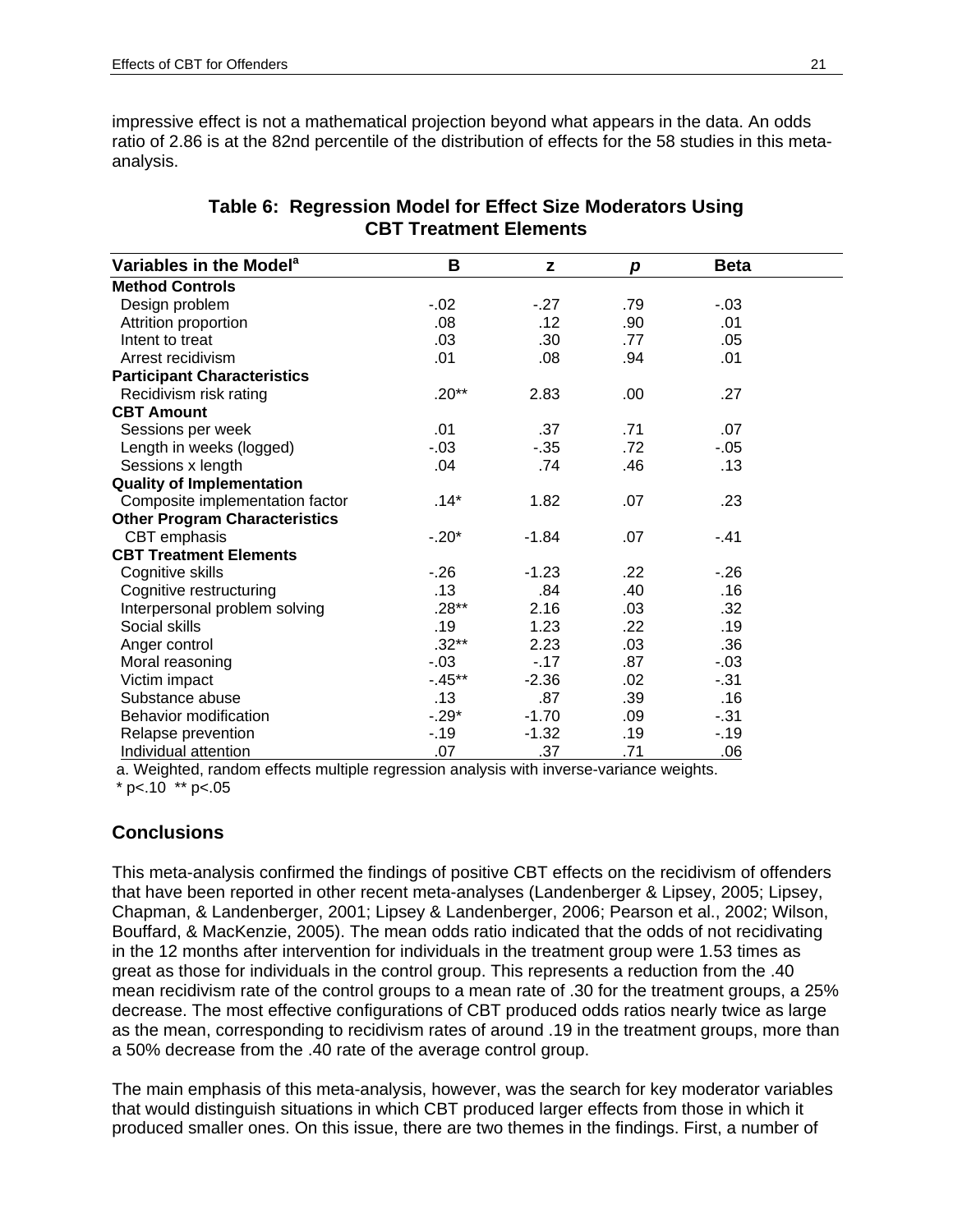variables characterizing the subject samples, amount and implementation of CBT, and the CBT treatment elements were significantly correlated with the effect sizes for recidivism outcomes. In this regard, there are numerous moderators of the treatment effects. These are not all independent relationships, however. Intervention studies tend to come with bundles of cooccurring characteristics that are correlated with each other across studies. This confounding of moderator variables makes it difficult to identify those most critical to the outcome (Lipsey, 2003).

Application of multiple regression analysis to identify the moderator variables with the strongest independent relationships to effect size led to the second theme in our findings. Of the many study characteristics that showed significant relationships with effect size, relatively few remained significant when the influence of the others was taken into account. The net result was that much of the variation in recidivism effects could be explained by a small number of moderator variables. The only factors independently related to effect size were (a) the risk level of the participating offenders, (b) how well the treatment was implemented, and (c) the presence or absence of a few treatment elements. In the latter category, inclusion of anger control and interpersonal problem solving components in the treatment program were associated with larger effects; inclusion of victim impact and behavior modification were associated with smaller effects. Most striking was that, controlled for other moderators, none of the major CBT brand name programs produced effects on recidivism that were significantly larger than the average effects of the other programs.

Though not informative for purposes of identifying the most effective treatment conditions, the relationships between characteristics of the study methods and the effects sizes were nonetheless interesting. The aspect of method that is usually of greatest concern for intervention studies is whether a randomized design was used. For the studies included in this meta-analysis, however, there were no significant effect size differences between randomized and nonrandomized designs. Only the intent-to-treat variable, indicating whether treatment dropouts were included in the outcome measures, was significantly related to effect size and that relationship dissipated when other moderators were included in the analysis.

#### *Implications for Practice*

With the key participant and general implementation characteristics controlled, no significant differences were found in the effectiveness of the different types or "brand names" of CBT. It thus appears to be the general CBT approach, and not any specific version, that is responsible for the overall positive effects on recidivism. Within that framework, inclusion of distinct anger control and interpersonal problem solving components in the CBT program enhances the effects while victim impact and behavior modification components appear to diminish it.

What seems to most strongly characterize effective CBT programs is high quality implementation as represented by low proportions of treatment dropouts, close monitoring of the quality and fidelity of the treatment implementation, and adequate CBT training for the providers. These characteristics are more likely to occur in research and demonstration programs than in programs implemented in routine criminal justice practice. This is an encouraging picture from the standpoint of practice. It suggests that any representative CBT program that is well-implemented might have results in practice that approach the very positive effects on recidivism produced by the most effective programs documented in the available research studies.

It is also encouraging that the effects of CBT were greater for offenders with higher risk of recidivism than those with lower risk, contrary to any presumption that higher risk offenders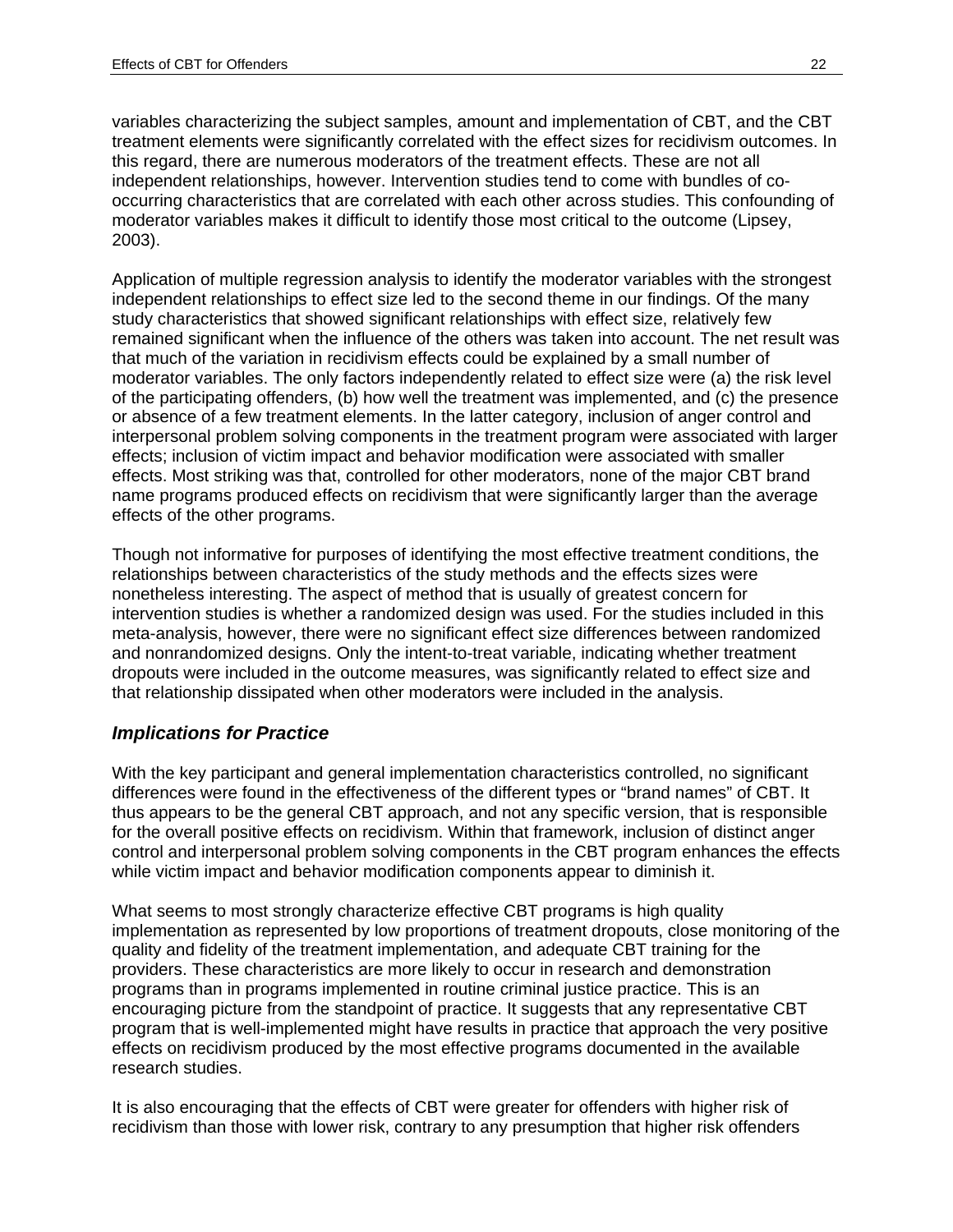might be less amenable to treatment. The effectiveness of CBT with higher risk offenders is consistent with the principles of effective correctional treatment developed by Andrews et al. (e.g., Andrews & Bonta, 2002; Andrews et al., 1990). They argue that the best results occur when higher-risk offenders receive more intensive services that target criminogenic needs (e.g., criminal thinking patterns) using cognitive behavioral and social learning approaches.

From a practical standpoint, it is also worth highlighting a couple of variables that were not related to treatment effects once other relevant program characteristics were controlled. In particular, CBT was as effective for juveniles as adults, other things equal, and thus should be useful in both juvenile justice and criminal justice settings. The treatment setting was also not related to treatment effects. Offenders treated in prison (generally close to the end of their sentences) showed recidivism decreases comparable to those of offenders treated in the community (e.g., while on probation, parole, or in transitional aftercare).

### *Implications for Research*

Of the 58 studies that met the inclusion criteria for this review, only 19 used random assignment designs and, of those, only 13 maintained sufficiently low attrition from outcome measurement to yield results with high internal validity. Moreover, only six of the random assignment studies were conducted on "real world" CBT practice; the others were research and demonstration projects. The amount of high quality research on CBT in representative correctional practice is not yet large enough to determine whether the impressive effects on recidivism found in this meta-analysis can be routinely attained under everyday circumstances.

Though generalization to routine practice cannot be assured, the consistency and magnitude of the effects found in the research to date leave little doubt that CBT is capable of producing significant reductions in the recidivism of even high risk offenders under favorable conditions. However, much remains to be learned about the optimal configuration of CBT and the conditions under which it is most effective. In this meta-analysis we coded as much detail as possible about the program characteristics and context from the descriptions provided in the research reports. At best, those descriptions were limited and fell well short of providing full information about critical program details. An important direction for future research is to better differentiate and document the dimensions along which CBT varies in different applications and to identify the characteristics most critical for attaining optimal effects. The central issue for research on CBT with offender populations at this juncture is not to determine if it has positive effects, but to determine when and why it has the most positive effects.

# **Plans for Updating**

The author will take responsibility for updating this review to include new studies reported subsequent to the initial review and earlier studies missed in the search that are identified and located. These updates will be planned for approximately every three years.

### **Conflict of Interest**

None.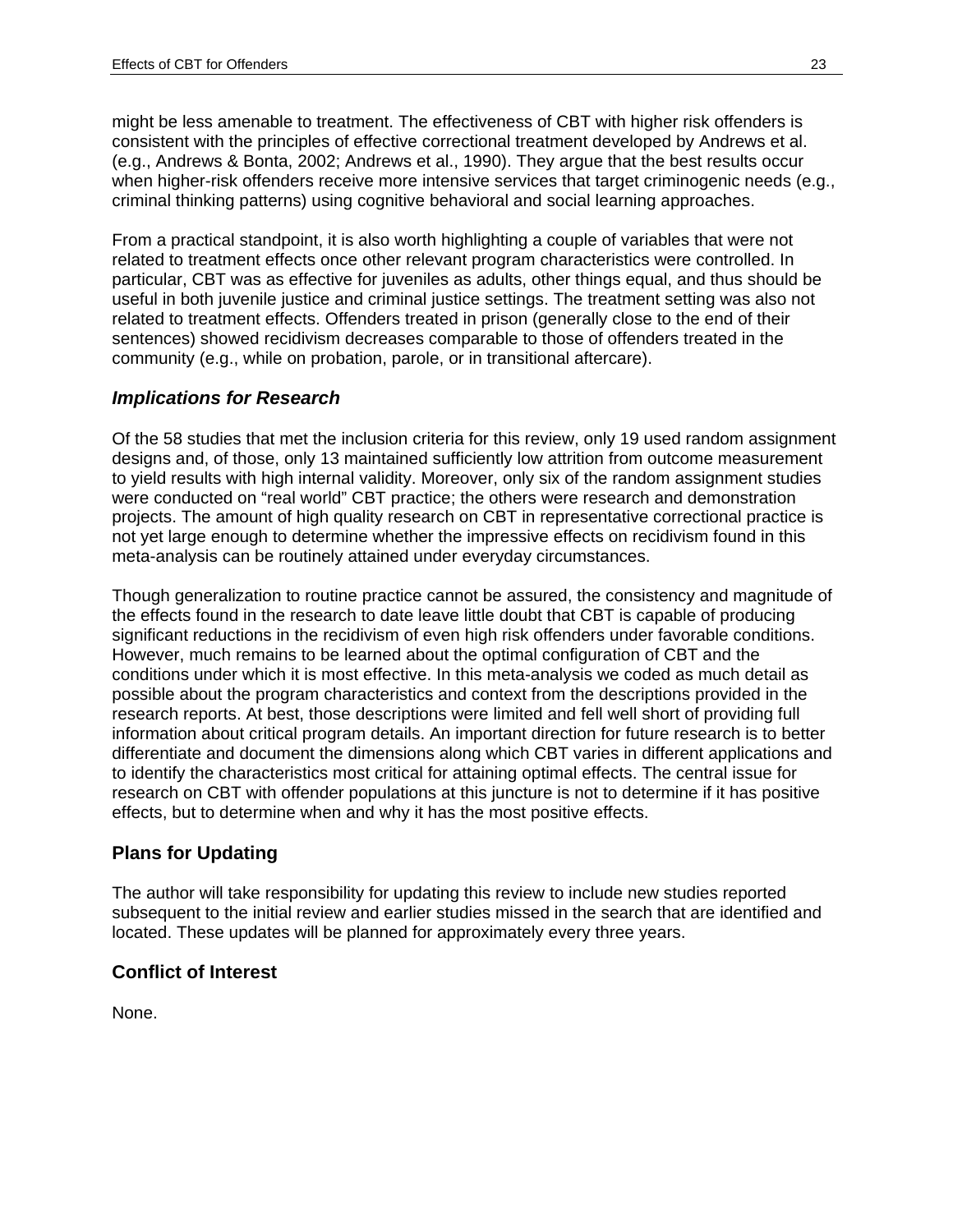# **References**

- Andrews, D. A., & Bonta, J. (2002). *The psychology of criminal conduct* (3<sup>rd</sup> ed.). Cincinnati, OH: Anderson.
- Andrews, D. A., Zinger, I., Hoge, R. D., Bonta, J., Gendreau, P., & Cullen, F. T. (1990). Does correctional treatment work? A clinically-relevant and psychologically informed metaanalysis. *Criminology, 28*, 369-404.
- Bush, J., Glick, B., & Taymans, J. (1997, revised 1998). *Thinking for a change: Integrated cognitive behavior change program*. National Institute of Corrections. Washington D.C.: U.S. Department of Justice.
- Goldstein, A. P., & Glick, B. (1987). *Aggression Replacement Training: A comprehensive intervention for aggressive youth.* Champaign, IL: Research Press.
- Goldstein, A. P., & Glick, B. (1994). *The prosocial gang: Implementing Aggression Replacement Training.* Thousand Oaks, CA: Sage.
- Haddock, C. K., Rindskopf, D., Shadish, W. R. (1998). Using odds ratios as effect sizes for meta-analysis of dichotomous data: A primer on methods and issues. *Psychological Methods*, *3(3)*, 339-353.
- Landenberger, N. A., & Lipsey, M. W. (2005). The positive effects of cognitive-behavioral programs for offenders: A meta-analysis of factors associated with effective treatment. J*ournal of Experimental Criminology, 1*, 451-476.
- Lipsey, M. W. (2003). Those confounded moderators in meta-analysis: Good, bad, and ugly. *The Annals of the American Academy of Political and Social Science*, *587*, 69-81.
- Lipsey, M. W., Chapman, G., & Landenberger, N. A. (2001). Cognitive-behavioral programs for offenders. *The Annals of the American Academy of Political and Social Science, 578*, 144- 157.
- Lipsey, M. W., & Landenberger, N. A. (2006). Cognitive-behavioral interventions. In. B. C. Welsh & D. P. Farrington (Eds.). *Preventing crime: What works for children, offenders, victims, and places*. Dordrecht, Netherlands: Springer, pp. 57-71.
- Lipsey, M. W., & Wilson, D. B. (2001). *Practical meta-analysis.* Thousand Oaks, CA: Sage.
- Little, G. L., & Robinson, K. D. (1986). *How to escape your prison.* Memphis, TN: Eagle Wing Books.
- NIC (National Institute of Corrections) (1996). *Cognitive interventions program: Think.* National Institute of Corrections Information Center. Washington D.C.: U.S. Department of Justice.
- Pearson, F. S., Lipton, D. S., Cleland, C. M., & Yee, D. S. (2002). The effects of behavioral/cognitive-behavioral programs on recidivism. *Crime and Delinquency, 48(3),* 476- 496.
- Raudenbush, S. W. (1994). Random effects models. In H. Cooper & L. V. Hedges (Eds.), *The handbook of research synthesis* (pp. 301-321). New York: Russell Sage Foundation.
- Ross, R. R., & Fabiano, E. A. (1985). *Time to think: A cognitive model of delinquency prevention and offender rehabilitation.* Johnson City: Institute of Social Sciences and Arts.
- Weisburd, D., Lum, C. M., & Petrosino, A. (2001). Does research design affect study outcomes in criminal justice? *Annals of the American Academy of Political and Social Science*, *578*, 50-70.
- Wilson, D. B., Bouffard, L. A., & MacKenzie, D. L. (2005). A quantitative review of structured, group-oriented, cognitive-behavioral programs for offenders. *Journal of Criminal Justice and Behavior. 32(2)*, 172-204.
- Yochelson, S., & Samenow, S. E. (1976). *The criminal personality: Vol I. A profile for change*. New York, NY: Aronson.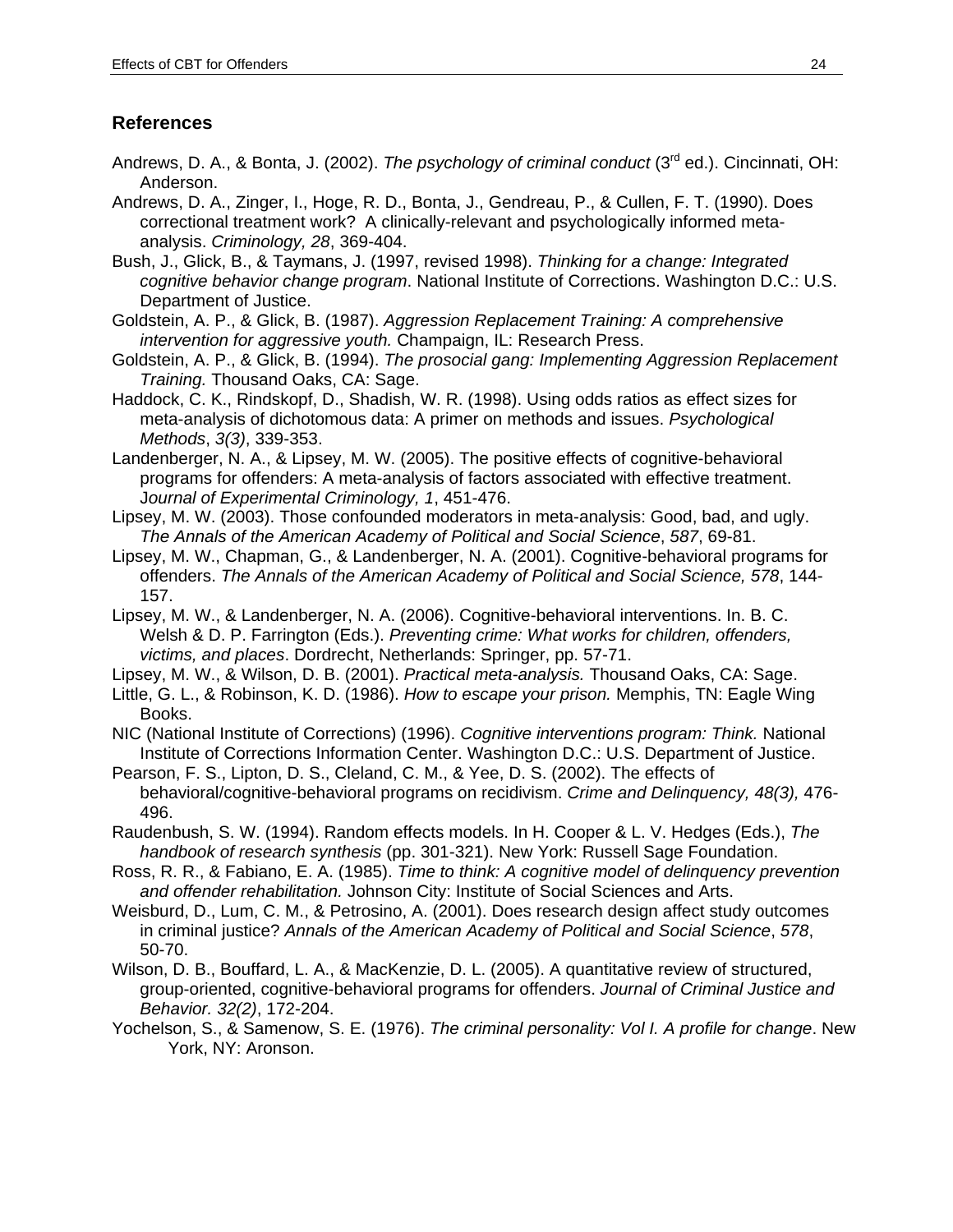# **Studies Included in the Systematic Review**

- Anderson, J. (2002). Overview of the Illinois DOC high-risk parolee re-entry program and 3-year recidivism outcomes of program participants. *Cognitive-Behavioral Treatment Review, 11(1- 2)*, 4-6.
- Arbuthnot, J. & Gordon, D. A. (1986). Behavioral and cognitive effects of a moral reasoning development intervention for high-risk behavior-disordered adolescents. *Journal of Consulting and Clinical Psychology, 54*, 208-216.
- Armstrong, T. A. (2003). The Effect of Moral Reconation Therapy on the Recidivism of Youthful Offenders: A Randomized Experiment. *Criminal Justice & Behavior, 30(6)*, 668-687.
- Barnoski, R. (2002). *Washington State's implementation of aggression replacement training for juvenile offenders: Preliminary findings.* Olympia, WA: The Evergreen State College, Washington State Institute for Public Policy.
- Barnoski, R. (2002). *Preliminary findings for the Juvenile Rehabilitation Administration's dialectic behavior therapy program* (Research Rep. No. 02-07-1203). Olympia, WA: The Evergreen State College, Washington State Institute for Public Policy.
- Berry, S. (1998). *An evaluation of the Montgomery House Violence Prevention Program.*  Hamilton, NZ: Psychological Service, Department of Corrections.
- Bonta, J.; Wallace-Capretta, S. & Rooney, J. (2000). A quasi-experimental evaluation of an intensive rehabilitation supervision program. *Criminal Justice and Behavior, 27(3)*, 312-329.
- Bottcher, J. (1985). *The Athena program: An evaluation of a girl's treatment program at the Fresno County Probation Department's juvenile hall.* Sacramento, CA: California Youth Authority.
- Burnett, W. L. (1997). Treating post-incarcerated offenders with moral reconation therapy(r): A one-year recidivism study. *Cognitive-Behavioral Treatment Review, 6*, 2.
- Bush, J. (1995). Teaching self-risk management to violent offenders. In McGuire, J. (Ed.), *What works: Reducing reoffending* (pp. 139-154). New York, NY: John Wiley & Sons.
- Cann, J., Falshaw, L., Nugent, F., & Friendship, C. (2003). Understanding what works: accredited cognitive skills programmes for adult men and young offenders. *Research Finding* 226. London, UK: Home Office.
- Coughlin. R. A., Cosby, J. & Landenberger, N. A. (2003). *Thinking for a change: Cognitivebehavioral treatment with high-risk offenders on intensive supervision probation.* Preliminary Report. Nashville, TN: Public Safety Collaborative, Tennessee Board of Probation and Parole.
- Culver, H. E. (1993). *Intentional skill development as an interventional tool (interpersonal problem-solving)* (Doctoral dissertation, University of Massachusetts, 1993). Dissertation Abstracts International, A 54(06), 2053. (University Microfilms No. AAT 9329590).
- Curulla, V. L. (1991). *Aggression replacement training in the community for adult learning disabled offenders* (Doctoral dissertation, University of Washington, 1991). Dissertation Abstracts International, 53(02-A), 627. (University Microfilms No. AAD92-16113).
- Deschamps, T. (1998). *MRT: is it effective in decreasing recidivism rates with young offenders?* (Master's thesis, University of Windsor, Ontario, Canada). Master's Abstracts International.
- Dowden, C., Blanchette, K., & Serin, R. (1999). *Anger management programming for federal male inmates: An effective intervention* (Research Report R-82). Ottawa, Canada: Research Branch, Correctional Service Canada.
- Falshaw, L., Friendship, C., Travers, R. & Nugent, F. (2003). *Searching for 'what works': an evaluation of cognitive skills programmes* (Research Findings 206). London, UK: Home Office.
- Finn, P. (1998). *The Delaware Department of Correction life skills program.* Washington, DC: U. S. Department of Justice, Office of Justice Programs.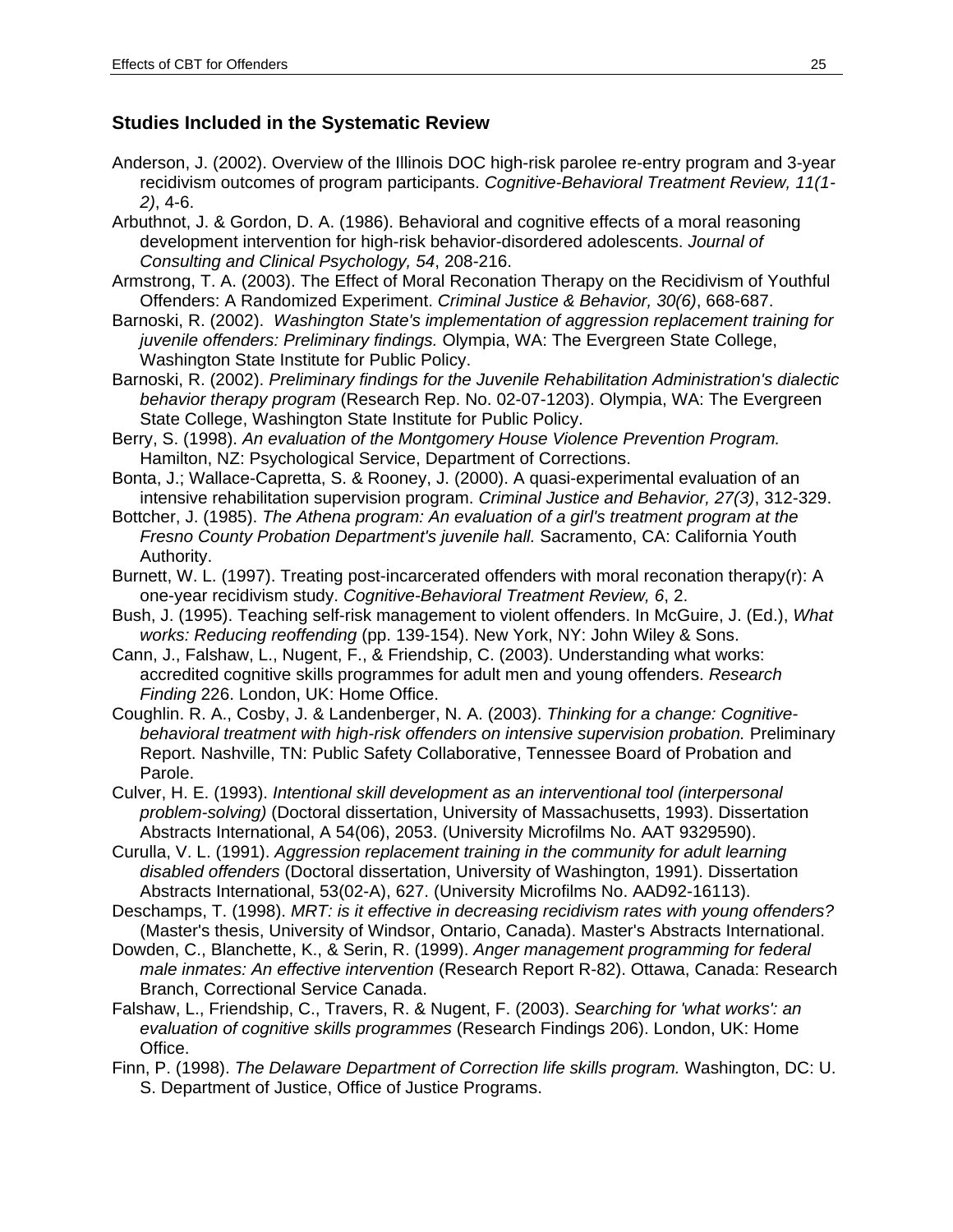- Friedman, A. S., Terras, A., & Glassman, K. (2002). Multimodel substance use intervention program for male delinquents. *Journal of Child and Adolescent Substance Abuse, 11(4)*, 43- 65.
- Friendship, C., Blud, L., Erikson, M., Travers, R., & Thornton, D. (2003). Cognitive-behavioral treatment for imprisoned offenders: An evaluation of HM prison service's cognitive skills programmes. *Legal and Criminological Psychology, 8(1)*, 103-114.
- Golden, L. S. (2003). *Evaluation of the efficacy of a cognitive behavioral program for offenders on probation: Thinking for a Change* (Doctoral dissertation, The University of Texas Southwestern Medical Center at Dallas , 2002). Dissertation Abstracts International, 63(10), 4902. (University Microfilms No. (not avail. fr. UMI))
- Goldstein, A. P., Glick, B., & Irwin, M. J., Pask-McCartney, C., & Rubama, I. (1989). *Reducing delinquency: Intervention in the community* (1<sup>st</sup> ed.). New York: Pergamon Press.
- Grandberry, G. (1998). *Moral Reconation Therapy evaluation, final report*. Olympia, WA: Washington State Department of Correction.
- Greenwood, P. W. & Turner, S. (1993). Evaluation of the Paint Creek Youth Center: A residential program for serious delinquents. *Criminology, 31(2)*, 263-279.
- Guerra, N. G., & Slaby, R. G. (1990). Cognitive mediators of aggression in adolescent offenders: 2. Intervention. *Developmental Psychology, 26*, 269-277.
- Hall, E., Prendergast, M. L, Wellisch, J., Patten, M., & Cao, Y. (2004). Treating drug-abusing women prisoners: An outcome evaluation of the Forever Free program. *The Prison Journal, 84(1)*, 81-105.
- Hanson, G. (2000). *Pine Lodge Intensive Inpatient Treatment Program*. Olympia, WA: Planning and Research Section, WA State Department of Correction.
- Henning, K. R., & Frueh, B. C. (1996). Cognitive-behavioral treatment of incarcerated offenders: An evaluation of the Vermont Department of Corrections' cognitive self-change programme. *Criminal Justice and Behavior, 23*, 523-541.
- Hughey, R., & Klemke, L. W. (1996). Evaluation of a jail-based substance abuse treatment program. *Federal Probation, 60(4)*, 40-44.
- Johnson, G. & Hunter, R. M. (1995). Evaluation of the specialized drug offender program. In R. R. Ross, & R. D. Ross (Eds.), *Thinking straight* (pp. 215-234). Ottawa, Canada: AIR Publications.
- Kirkpatrick, B. L. H. (1996). *Cognitive restructuring: Effects on recidivism* (Doctoral dissertation, Ball State U.). Dissertation Abstracts International, 57(6A), 2680. (University Microfilms No. AAM9632826).
- Knott, C. (1995). The STOP Programme: Reasoning and rehabilitation in a British setting. In J. McGuire (Ed.), *What works: Reducing reoffending* (pp. 115-126). Chichester, UK: John Wiley and Sons.
- Kownacki, R. J. (1995). The effectiveness of a brief cognitive-behavioral program on the reduction of antisocial behavior in high-risk adult probationers in a Texas community. In Ross, R. R. & R. D. Ross (Eds.), *Thinking straight: The reasoning and rehabilitation program for delinquency prevention and offender rehabilitation* (pp. 249-257). Ottawa, Canada: Air Training and Publications.
- Landenberger (2004). *Evaluation of the Tennessee Bridges Program*. Report to the Reentry Steering Committee. Nashville, TN: Tennessee Department of Correction.
- Larson, K. A. (1989). Problem-solving training and parole adjustment in high-risk young adult offenders. In S. Duguid (Ed.), *Yearbook of correctional education: 1989* (pp. 279-299). Burnaby, BC, Canada: Simon Fraser University.
- Leeman, L. W., Gibbs, J., & Fuller, D. (1993). Evaluation of a multi-component group treatment program for juvenile delinquents. *Aggressive Behavior, 19*, 281-292.
- Little, G. L., Robinson, K. D., & Burnette, K. D. (1993). Cognitive behavioral treatment of felony drug offenders: A five-year recidivism report. *Psychological Reports, 73(3)*, 1089-1090.